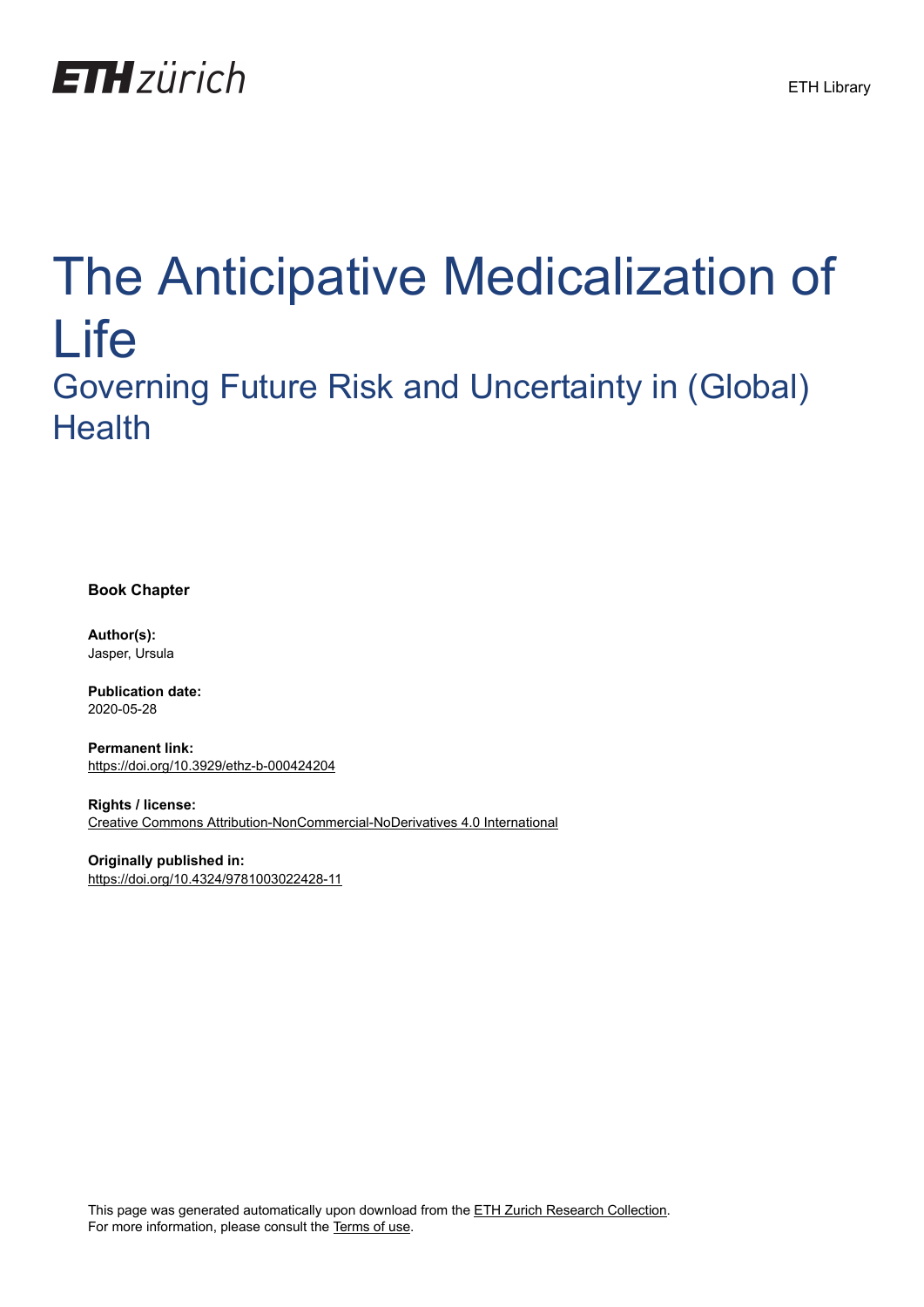# **[8 The anticipative medicalization](#page--1-0) of life**

Governing future risk and uncertainty in (global) health $1$ 

*Ursula Jasper* 

The unforeseeability of potentially fatal risks and threats to our health are a fundamental characteristic of the human condition. Because of the fragility and finitude of life, our future bodily integrity seems particularly precious. The desire to foreknow and control the coming is therefore perhaps never as existential and immediate as when it comes to questions of health and illness. Drawing on recent works on risk and uncertainty in biomedical anthropology, this chapter seeks to demonstrate how at the beginning of the twenty-first century the future has become an ever more important reference point in the world of health. While individual and global public health differ in the exact methods they apply to control future illnesses, in both realms we witness today a trend towards the 'anticipative medicalization' of life, to borrow Foucault's term: the creation of an 'increasingly dense and important network' of big data-driven diagnostic and surveillance technologies that allows fewer and fewer potential risks to our well-being – diseases, pathogens, defective genes – to escape (Foucault 2003: 273).

In the first section of this chapter, I will use the example of (pre- or postnatal) genetic testing and diagnosis to exemplify how individual health is more than ever shaped by attempts to predict and prevent the onset of illnesses. While this opens up new avenues for preventive healthcare, the societal implications cannot yet be fully estimated. Arguably, the 'predictive euphoria' of certainty and controllability could also be leading towards a risk avoidance imperative in the future. Individuals might be pressured to be aware of, control and manage their genetic inheritance far-sightedly and to make the 'right' (reproductive and lifestyle) decisions in light of potential genetic risks. In more general terms, this can be interpreted as a move from primarily curative and remedial measures towards prediction, manageability and prevention.

A similar anticipative turn is observable on the global level, even though the applied technologies are different. In the second (and central) section of this chapter I will show how today's global efforts at communicable disease mitigation likewise mirror attempts to foresee future public health threats through the collection and analysis of large amounts of health-related data. However, since the prediction of outbreaks and pathways of communicable disease risks is still in an early stage, global health policy needs to employ different tools: A recently established, dense net of all-risk surveillance structures for the real-time detection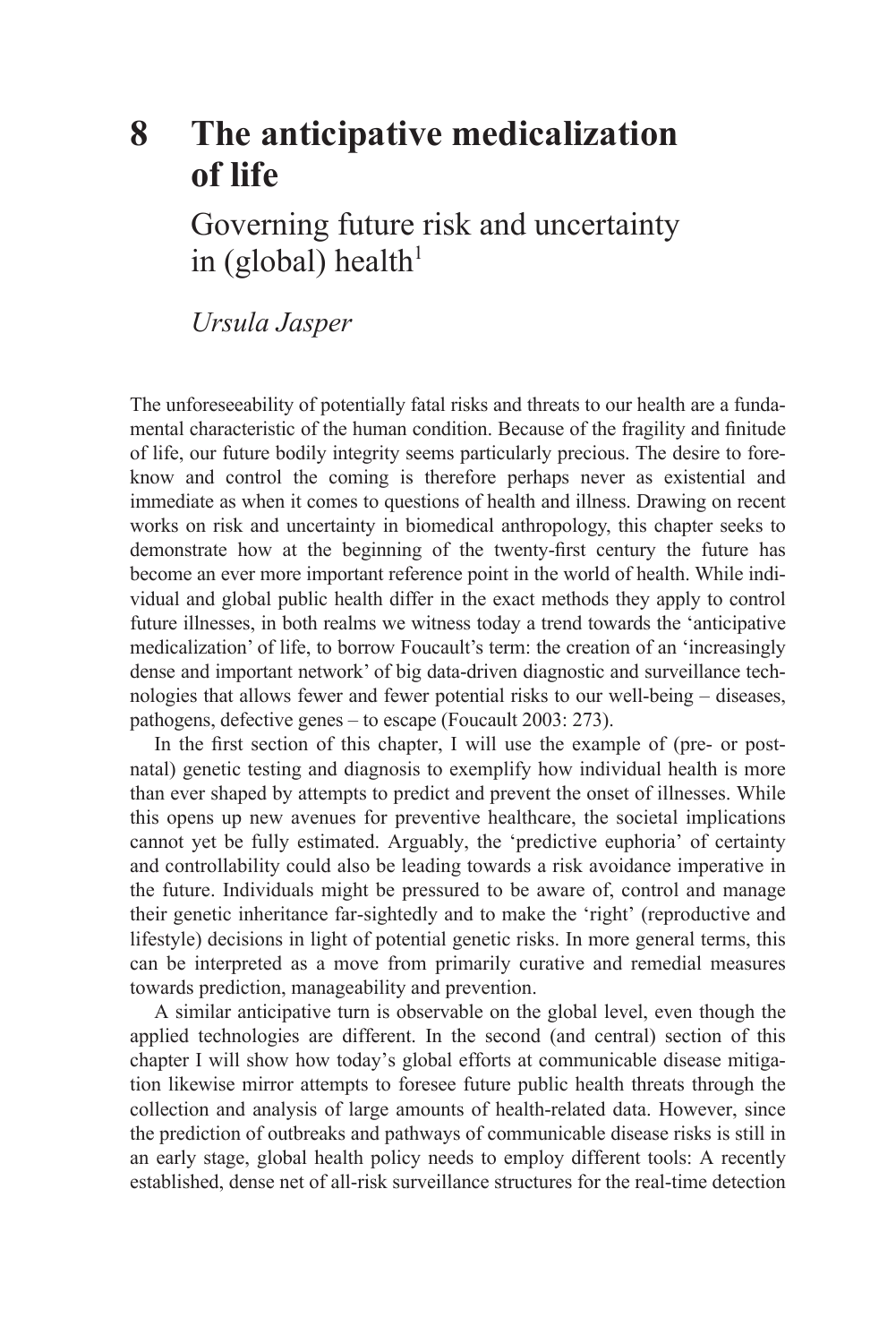of (newly) emerging disease events is supplemented by measures to achieve preparedness and resilience.

Despite the different methods at play on the individual and the global levels, there appears to be a larger, unifying pattern: I argue that we can observe a growing desire to anticipate and reign over our future health by expanding the range, functionality and applicability of biotechnological tools and practices of prediction and surveillance based on big data, digitalization and artificial intelligence.

# **Predictive genetic diagnostics, actual risk assessments and the individualization of responsibility**

In May 2013, Hollywood actress Angelina Jolie publicly disclosed in a *New York Times* article that she had undergone prophylactic breast cancer surgery after finding out that she carried a mutation of the so-called 'breast cancer gene' BRCA1 – a rare genetic condition that significantly increases the risk for developing certain cancer types among women (Jolie 2013; Kamenova *et al*. 2014). While her public revelation and the ensuing media coverage were certainly unusual and in large part due to her particular status as a global celebrity, her choice is emblematic for a larger trend in (Western, industrialized states') human medicine. Since the start of the Human Genome Project in 1990, scientists have been making ground-breaking advances in the field of human genetics. These developments have made it possible not only to sequence and catalogue the 3 billion human DNA base pairs, but also to search for gene–disease associations, i.e. for gene mutations that might cause illnesses even at later stages of one's life. Facilitated by the fast growth of digital healthcare, artificial intelligence and machine learning, genetic epidemiology and molecular diagnostics and, subsequently, the preventive treatment of potential medical conditions have become major and fast growing pillars of modern medicine. The National Center for Biotechnology Information, for example, now lists more than 10,000 medical conditions for which genetic tests are available (NCBI 2018).

Although critics caution against flawed and over-deterministic interpretations of today's diagnostic results (Katsanis and Katsanis 2013: 423) and point at the many unsolved questions surrounding the security and ownership of personal health data, the novel tools of genetic testing and engineering have heralded the dawn of a new societal perception of individuals' susceptibility to health risks and of people's risks of falling ill, be it at birth or in adult life. Individuals are thus no longer allocated to specific risk groups according to epidemiological criteria such as blood pressure, exposure to environmental pollution or the like. Rather, a person's individual genetic code is deciphered, presumably allowing for the calculation of assertedly precise personal risklevels. The impact of this new industry of (pre- and post-natal) predictive techniques is not limited to immediate questions of intervention and therapy. It ultimately opens up avenues for genetic engineering, enhancement and selection. Many philosophers and medical ethicists have long warned that this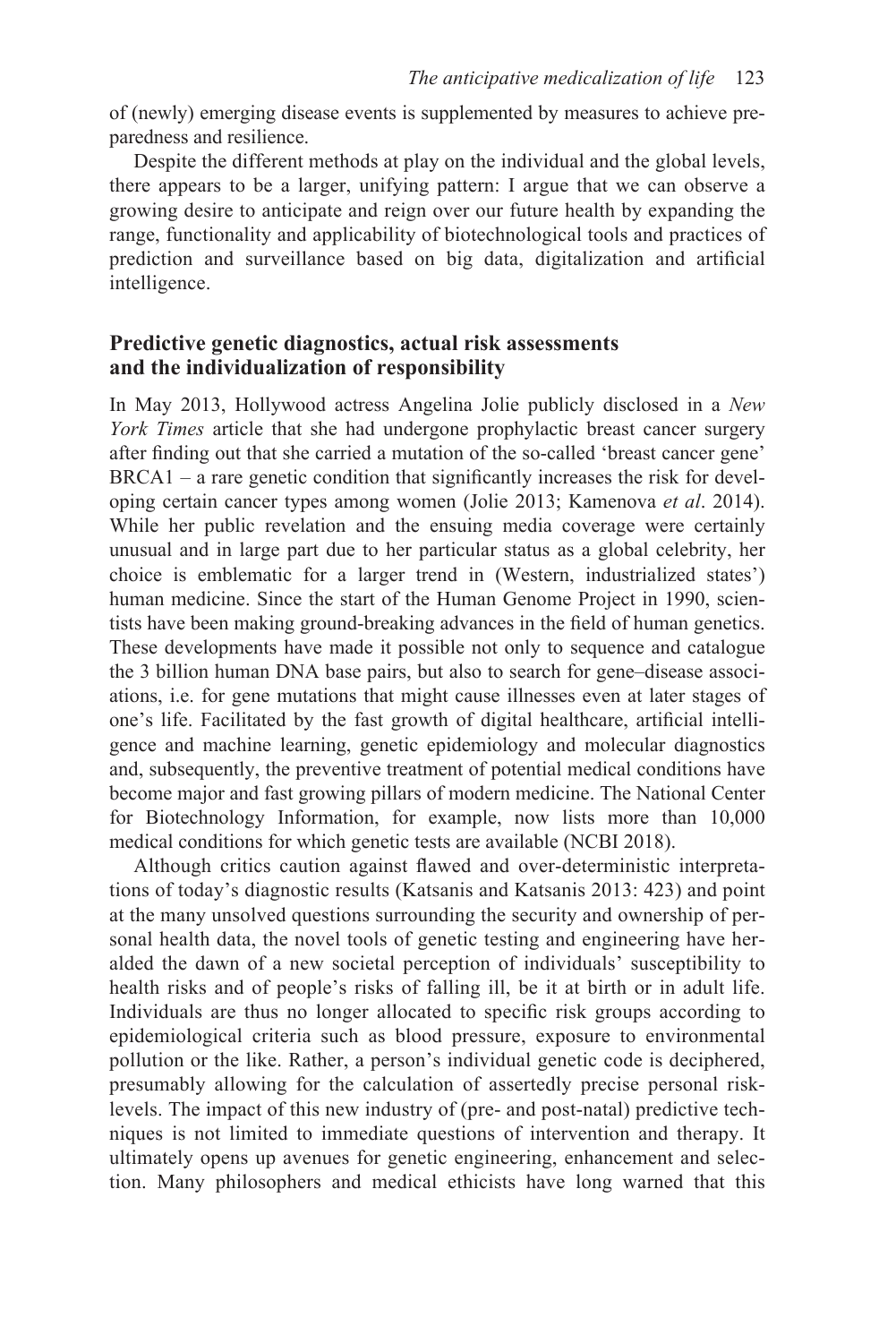'purificationist imperative' (Elshtain 2005: 170) might not only lead to an individualization of health risks, but also pave the way to genetic discrimination and stigmatization, if not human enhancement or eugenic selection of offspring (Habermas 2002; Sandel 2007).

This 'predictive euphoria' of certainty and controllability engenders expectations regarding individuals' 'appropriate' behaviour and their 'right' reactions towards these risks (Feuerstein and Kollek 2001). Because tests of genetic susceptibility and the identification of genetic 'deficiencies' are now widely available in many middle- and high-income countries, individuals become impelled to preventively find out their genetic health risks and manage their bodies and reproductive choices accordingly (Akabayashi 2014; Rose 2001: 19). The 'good genetic citizen' is obliged to control and govern his or her genetic set-up carefully and far-sightedly, to make the right (reproductive) decisions in light of predicted risks and to change his or her behaviour accordingly (Braun 2007: 12). However, if not regulated properly, 'the results of a genetic test might make some people practically uninsurable. The ensuing financial and human burden for those individuals might be equitable from a commercial standard but is still unacceptable from a societal perspective' (Nill *et al*. 2017: 3).

Despite these concerns, there seems to be a widely shared belief and trust in the benefits of genetic predictive techniques and genetic (self-)management. Arguably, Angelina Jolie's decision is thus not merely an individual-personal decision, but reflective of a broader, societally anchored socio-technical imaginary of preventive health managerialism or, as I call it, 'anticipative medicalization'[:2](#page--1-0) It is emblematic of an incremental expansion of medical practices and techniques in order to govern future health threats (Clarke *et al*. 2003; Conrad 2008; for a critical review of 'medicalization', see Davis 2006; Foucault 2003; Nye  $2003$ ).<sup>3</sup>

The trend towards the actuarial assessment and prediction of risks and towards individual, preventive risk-reduction and controllability of future life trajectories on a personal medical level is paralleled by a similar rise of 'anticipative medicalization' on the global level. As I will illustrate in the next section, we can observe that in recent decades the discourse in global health has shifted from a notion of defence against concrete, known illnesses towards a fear of uncertainty and uncontrollability of pathogens. This gave rise to a substantial reform, expansion and deepening of global health governance and big data-driven biomedical surveillance. This assemblage is complemented by efforts in preparedness and resilience (or what Collier and Lakoff (2015) call 'vital systems security'), since the emergence and spread of new diseases still remain unpredictable to a significant degree.

## *Global health governance in perspective: fighting communicable diseases*

International efforts against the spread of diseases are not a new phenomenon. Early measures can be traced back to the quarantine regulations established to protect Venice and other seaport cities from plague in the fourteenth century.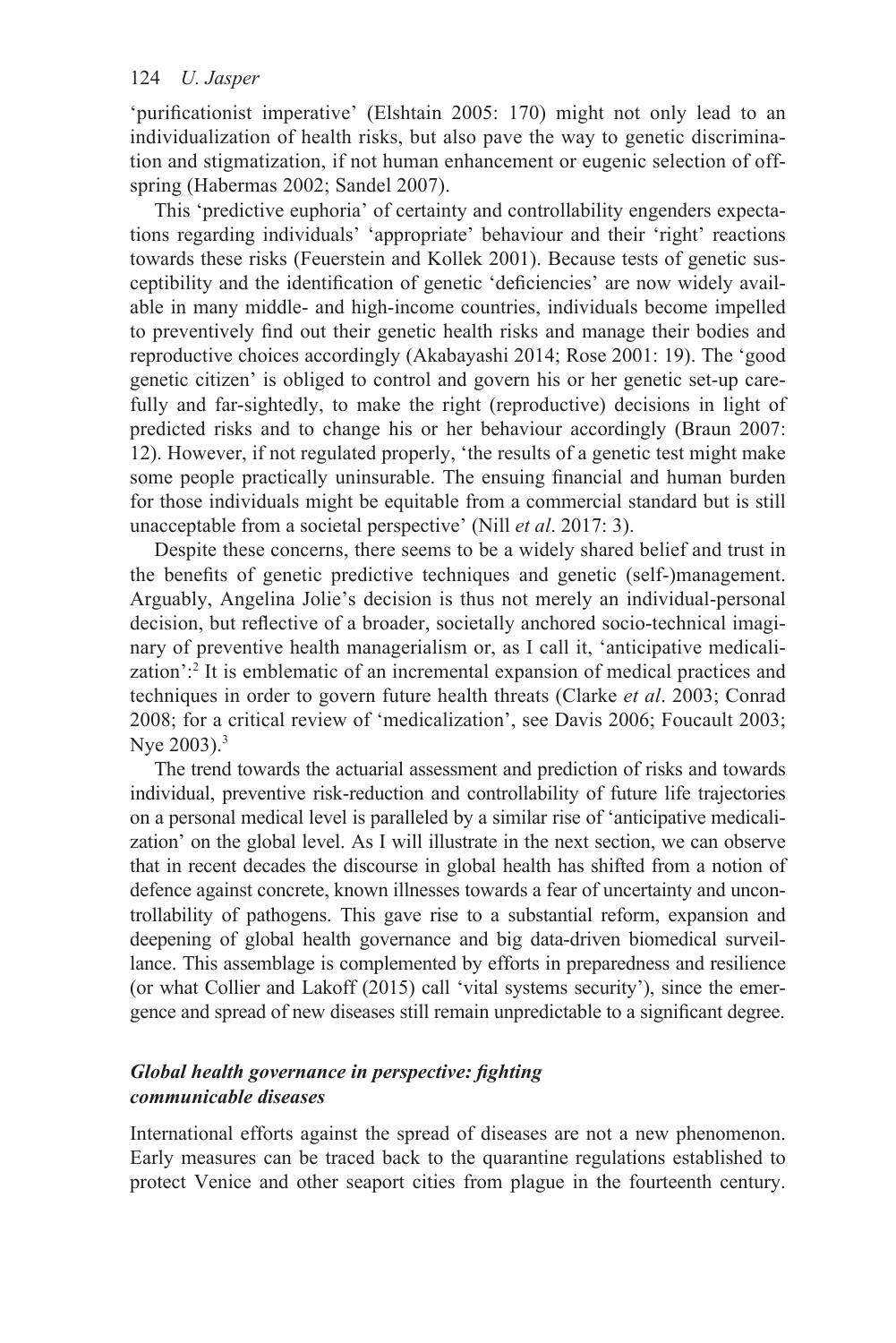Due to, at the time, insufficient insights into infectiology and disease causation, these regulations were grounded in a rather vague knowledge of pathogenic dangers. This changed, when in the early nineteenth century governments began to systematically collect statistical data on their populations (including dates of birth and death, cause of death, marriage status, profession, place of residence etc.), thereby laying the foundation of modern epidemiology (Hacking 1990). The gathered data allowed for a better understanding not only of risk factors, but also facilitated the retrospective observation of regularities and patterns such as the burden of diseases, incidence rates and mortality levels across a population and its sub-populations or in particular geographic areas. The International Sanitary Convention of 1851 reflects this rise of modern epidemiology and medical sciences and marks the first coordinated multilateral effort in evidencebased disease control (Davies *et al*. 2015).

It was only through the establishment of the World Health Organization (WHO) in 1948, though, that a more harmonized and comprehensive set of regulations replaced the hitherto patchy and weak provisions. Two principles became central for the organization's work against communicable diseases: (1) States have a duty to inform each other about the occurrence and outbreak of specific diseases on their territory; and (2) they are obliged to limit disease-countermeasures (border controls, quarantine, import bans etc.) to levels that do not unduly harm international trade and travel (Fidler 2005: 328). For most of the twentieth century, however, the regime actually only dealt with the threat posed by a very small number of known contagious diseases. The proactive control of illnesses was restricted to the fight against cholera, plague, yellow fever, smallpox, typhus and relapsing fever (World Health Assembly 1951: Art. 1; see also Fidler 2005). However, WHO had to rely on reports by governments and had no enforcement capability in case of non-reporting or undue protective measures. As a result, delayed and asynchronous or even non-reporting was widespread, since states were afraid of the reputational or economic drawbacks of transparency (Davies *et al*. 2015: 5). Moreover, any infectious disease or pathogen that was *not* part of the WHO list would not be governed by the classical WHO regime and states had no obligation to report such outbreaks.

Public health progress towards the eradication of certain syndromes (e.g. smallpox) and more general advancements in medicine in the global North in the 1960s and early 1970s further contributed to a diminished importance of WHO's efforts at countering infectious diseases. With regard to influenza, for example, MacInnes *et al*. (2014: 49) write:

The demonstrated efficacy of influenza vaccines encouraged the notion that governments could effectively manage the disease by themselves, a perception actively encouraged and promoted by the WHO […]. The arrival of antiviral medications in the 1960s added to the pharmacological arsenal and further embedded the belief that government-led initiatives could manage the public health problem of influenza without the need for strong international intervention.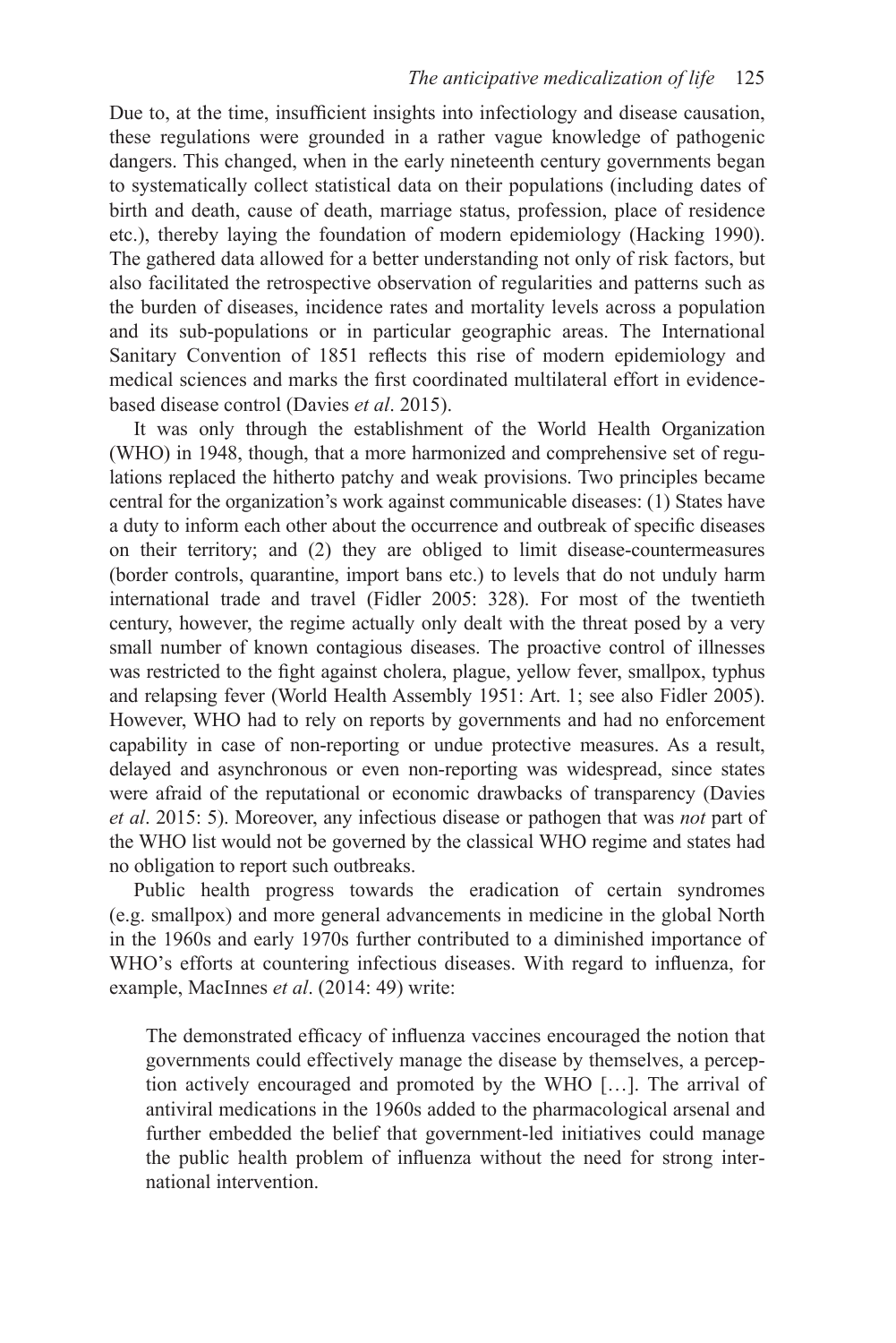In this phase of 'epidemiologic transition' (Tulchinsky and Varavikova 2009: 44) many of the 'classical' infectious disease were disappearing or at least becoming manageable through the means available in the industrialized world.

As a consequence, and after several adjustments, WHO's list of threatening diseases was further condensed: By 1995, it encompassed only three reportable conditions (cholera, plague and yellow fever) that were deemed to pose a risk to global public health. Going beyond a mere technical or regulative alteration, this change represented a conceptual shift in experts' perception of the future of global health: The need to collectively manage imminent disease threats was overridden by a newly arising belief in the curative medical and technological capabilities of industrialized states' healthcare capacities. The perceived necessity to prepare against communicable diseases had largely given way to a 'spirit of optimism' (Mayer 2000: 938; see also Caduff 2014: 111) and an enthusiastic faith in the controllability, treatability and curability of illnesses.

#### *The end of optimism and the 'emergence' of emerging diseases*

The optimism did not last long. It was not least the spread of HIV/AIDS and the appearance or identification of other previously unknown (or disregarded) pathogens in the 1980s that suddenly put infectious diseases back on the radar screen and radically shifted key actors' approach towards governing health insecurity (King 2004). Noticeably, the dynamic was not primarily driven by WHO as the designated international authority in the realm of global health, but predominantly by the US Institute of Medicine (IoM), the US Center for Disease Control (CDC), and a small number of key virologists and microbiologists, who assumed the prerogative to foresee the future. Acting as 'agenda-setters' and 'policy entrepreneurs' (Keck and Sikkink 1998; Mintrom and Vergari 1996), these experts warned against 'complacency' in the fight against 'bacterial, viral, protozoal, helminthic, and fungal invaders' (Lederberg *et al*. 1992: 16).

As the human immunodeficiency virus (HIV) disease pandemic surely should have taught us, in the context of infectious diseases, there is nowhere in the world from which we are remote and no one from whom we are disconnected. Consequently, some infectious diseases that now affect people in other parts of the world represent potential threats to the United States because of global interdependence, modern transportation, trade, and changing social and cultural patterns.

(Lederberg *et al*. 1992: v)

It was this report that provided a coherent, highly authoritative and novel narrative of a future shaped by emerging infectious diseases (EID) (Lakoff 2015).

The report advocated and promoted a particular concept of emerging infectious diseases, which has since gained hold in the scientific medical discourse. It distinguishes between two categories: those previously unknown pathogens that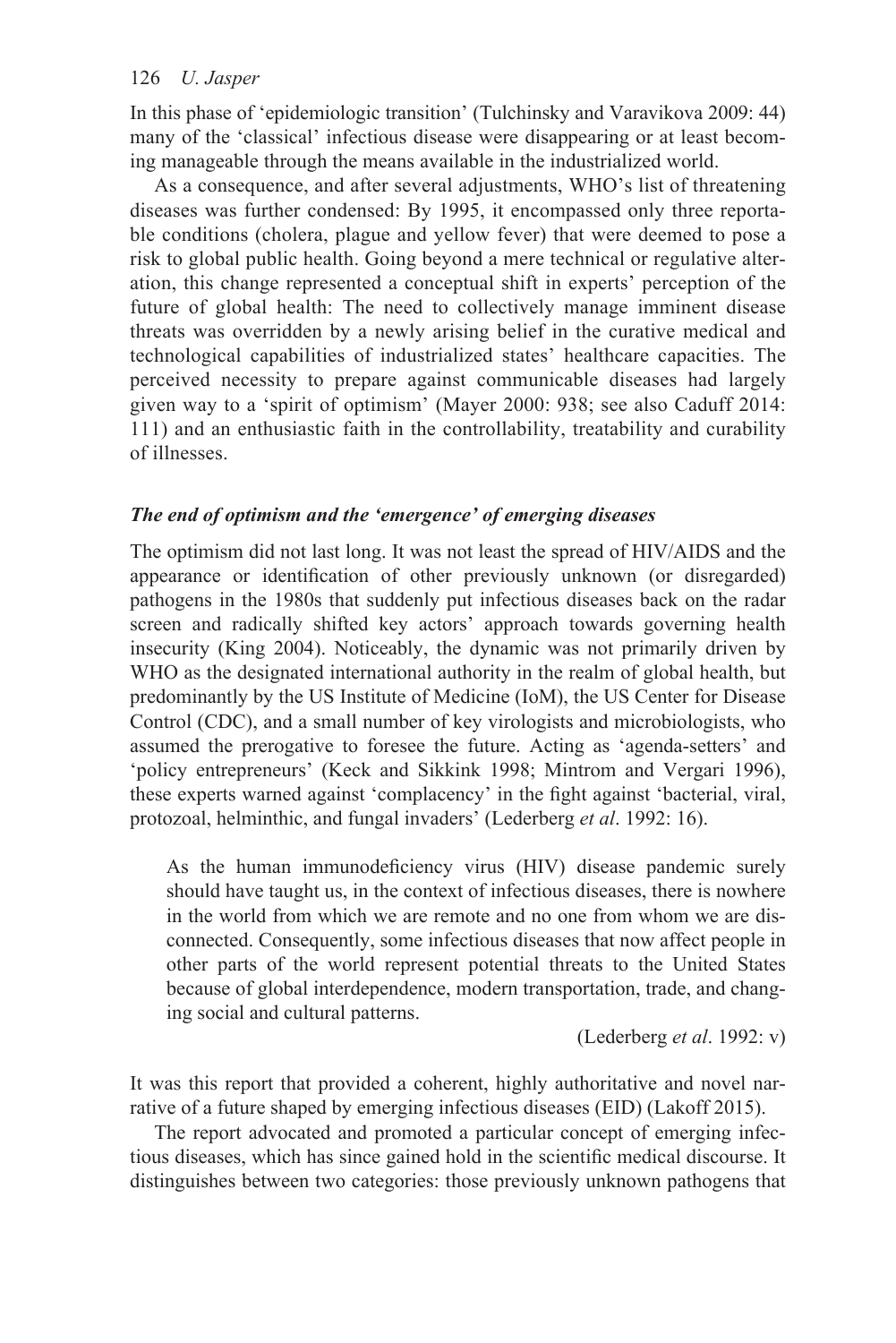are discovered and recognized in humans for the first time (newly emerging); and those that are known to have infected humans before but appear today in different locations or as a new (potentially drug-resistant) strain or reemerge after apparent elimination (Heymann and West 2014; Morens and Fauci 2013). Since the conditions and circumstances under which pathogens develop and transform are highly complex, 'the emergence of novel pandemic agents often seems to be inherently unpredictable', while the frequency of new emergences is increasing, Morse *et al*. (2012: 2) warn (see also Holmes *et al*. 2018). As a result, predicting a major disease outbreak is still in an early stage – despite the enormous progress that has been made in big data analytics, digitalization and AI (artificial intelligence) in recent years (Flahault *et al*. 2017; Vayena *et al*. 2018) – because it depends on the interaction of a large number of complex factors at the animal–human interface (Morse 2012; Morse *et al*. 2012; Neumann and Kawaoka 2019). Reflecting this uncertainty, the generic concept of emergence emphasizes 'potentiality': The disease 'can pass over or not pass over into actuality' (Weir and Mykhalovskiy 2010: 40).

In the following years, two disease outbreaks added further urgency to these warnings: First, the 1995 Ebola outbreak in Kikwit (then Zaire) created a globally mediated fear (at times marked by racist undertones) of deadly pathogens lying dormant in the 'impenetrable jungle' of 'backward' countries (King 2004, 2015). Second, in 2002/03, the SARS pandemic seemed to prove the EIDconcept: Within just a few weeks, a severe respiratory disease spread along heavily frequented flight routes from Hong Kong to Singapore, Toronto and Vietnam, rapidly affecting more than 8,000 people across five continents: A patient from China's Guangdong province had travelled to Hong Kong for a wedding, where he infected other guests, who in turn transmitted the infection as they continued on their journeys. Epidemiological investigations later showed that wild-game animal markets in Southern China might have provided 'the interface which facilitated the maintenance and amplification of SARS-CoV precursor viruses, allowing repeated exposure of the human population and leading to inter-species transmission events' (Hilgenfeld and Peiris 2013: 288).

The popularization of the EID concept was further enabled and facilitated by broader societal and political developments: The new awareness of emerging diseases coincided with a heightened concern about bioterrorism and biological warfare that evolved (mainly in the US, Japan and Europe) in the 1990s and, even more pronouncedly, after the terrorist attacks of September 2001, conflating medicine and national security under the rubric of biosecurity (Cooper 2008: 74–81; Falkenrath *et al*. 1998). Furthermore, the reconceptualization and broadening of the concept of 'security' both in scholarly and military circles in the 1990s facilitated an integration of a wider set of (military and non-military) issues into states' security agendas (Krause and Williams 1997). This 'securitization' of health contributed to a framing of pandemics and infectious diseases as potentially existential threats – which cannot be solved by routine measures of global public health, but need a 'decisive', forceful and exceptional (yet permanent) reaction (Aldis 2008; Elbe 2010). And lastly, the fear from intangible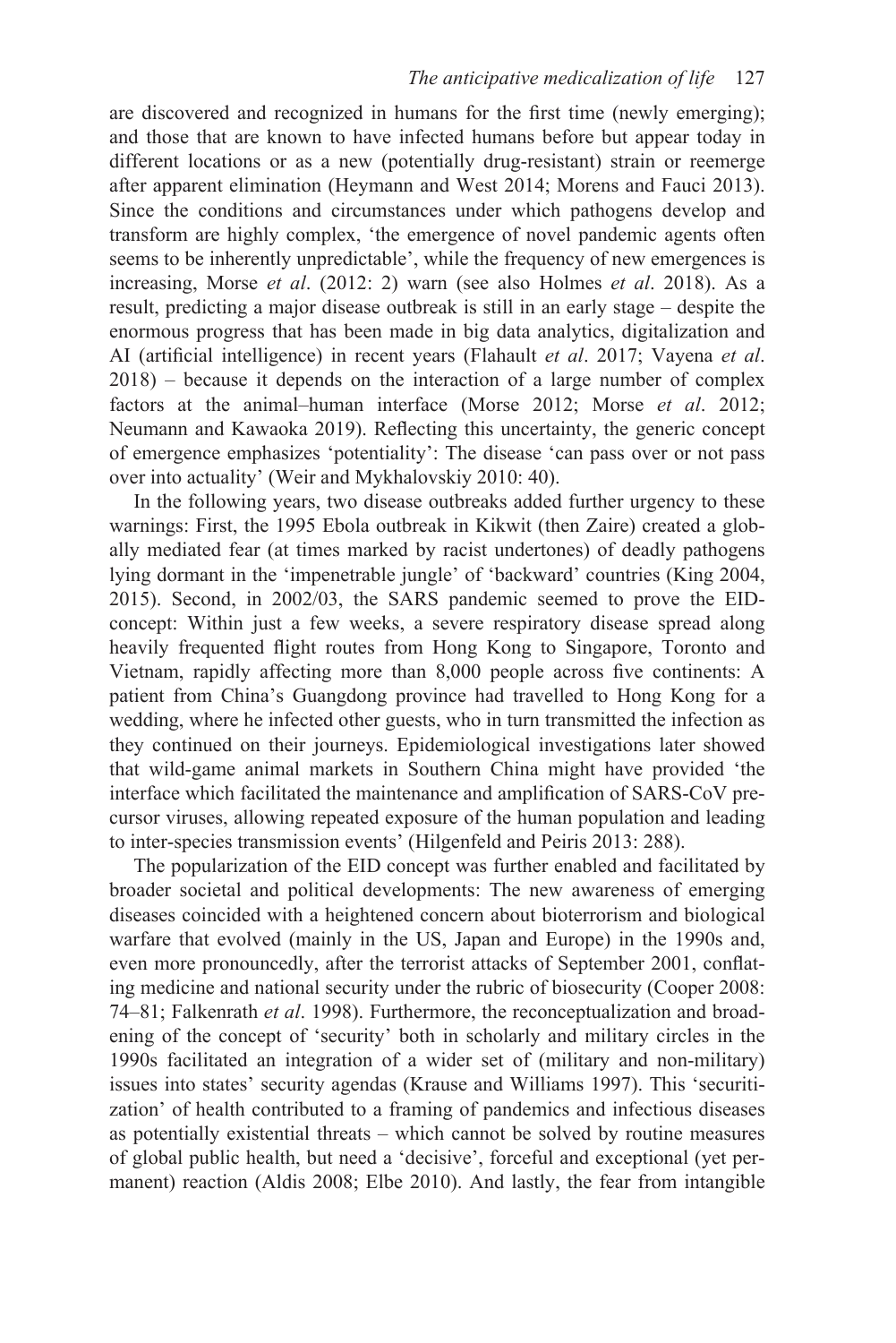pathogens spreading globally and uncontrollably in an interconnected, seemingly borderless world resonated well with new notions of 'risks of modernity' that became popular in the early 1990s (Beck 1986): According to this view, growing and intensifying processes of globalization and connectivity in trade and travel not only spur the global spread of pathogens and diseases, but also reduce the advance warning time for state actors to protect their citizens, leaving them potentially unguarded and unprepared against newly emerging health threats.

The topic also blurred the lines between sober scientific analysis and fictional dramatization: Horrifying scenarios of a hitherto unknown and unimaginable pathogenic menace to humanity made their way into mass media, bestselling books and Hollywood movies (cf. Aaltola 2012; King 2002, 2004; Wald 2008). Several (both science and fiction) authors predicted the breakdown of functioning economic, political and societal structures should a deadly pandemic of 'superbugs' and 'killer microbes' emerge (Garrett 1995; Preston 1995). Others hypothesized that an

epidemic disease may function as a stressor variable to compromise the prosperity, the legitimacy, the structural cohesion, and in certain cases the security of sovereign states. Further, diseases may exacerbate pre-existing domestic conflicts between ethnicities, and/or classes and may generate intra-societal and intra-state violence, and the resulting societal discord may generate punitive and draconian responses by the state against its people as it seeks to maintain order.

(Price-Smith 2009: 3–4)

In a similar vein, WHO declared pandemic influenza 'the most feared security threat' (quoted in Enemark 2009: 191). And the so-called Spanish Flu of 1918, which might have killed up to 50 million people worldwide according to some accounts, became commonly referenced as scary evidence of the apocalyptic potential of such viruses (Garrett 2005). Together, these interpretations and prophecies contributed to a new perception of the pathogenic dangers surrounding 'us' and paved the way for the acceptance and sedimentation of the 'emerging infectious disease' worldview in academia and beyond[.](#page--1-0) 4

Later CDC and IoM reports repeated the depiction of the threat and pushed for a global leadership role of the CDC as well as US research institutes and pharmaceutical companies. King claims that the CDC aspired to be 'the source of the technology, standards and expertise, creating the computer models and risk-analysis software, furnishing regional laboratories with "state of the art" diagnostics, and training foreign personnel', in order to be able to shape the global health order (King 2002: 775; see also Weir and Mykhalovskiy 2010: 29–40). Indeed, the notion of emerging diseases put forward by the CDC soon acquired authority and political traction. It provided a central scientific impulse for an overhaul of WHO's tasks and procedures in the case of a communicable disease outbreak and of global health governance more generally.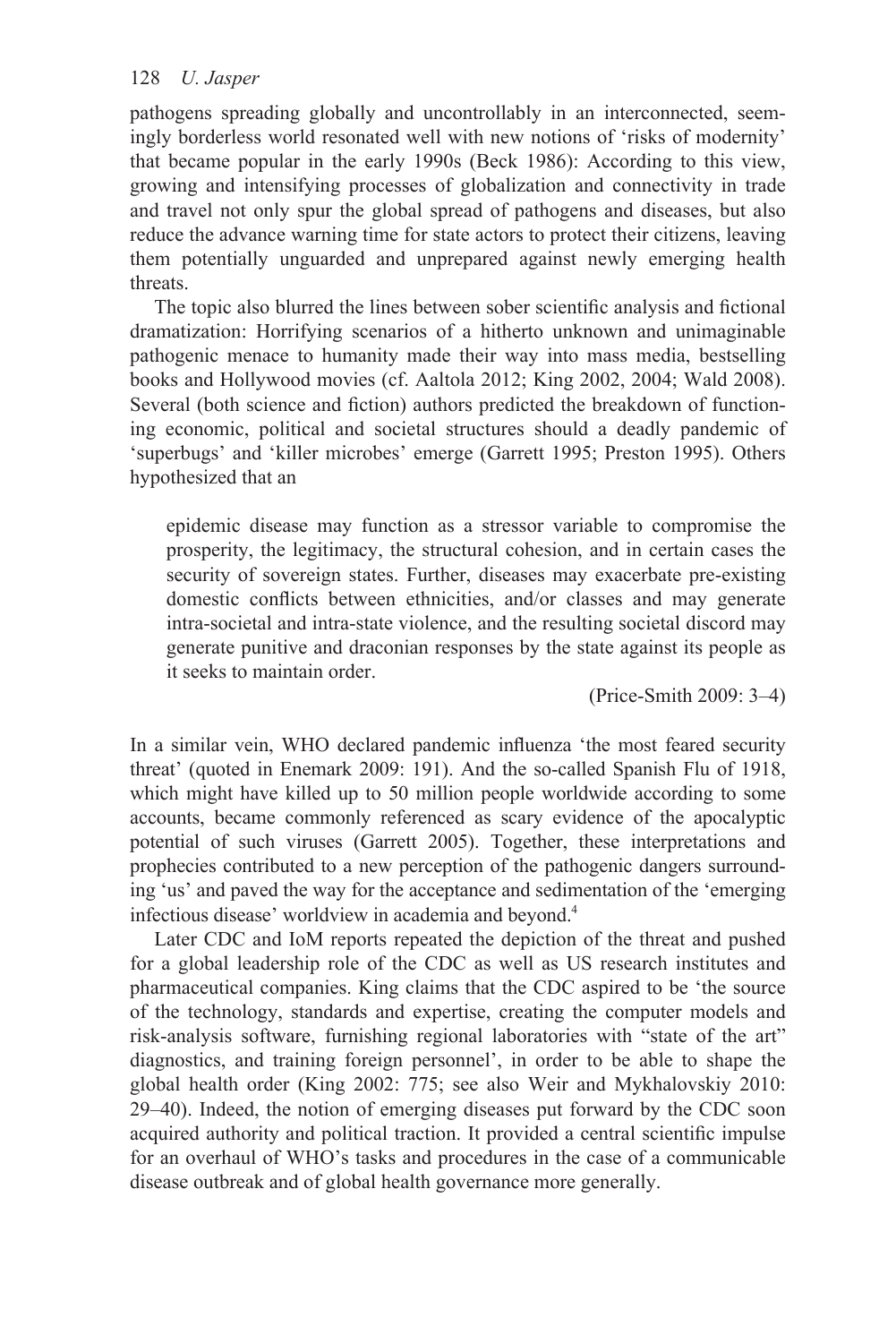The following paragraphs will show that this resulted in structural and organizational adjustments, which were accompanied by an epistemological shift: Based on an altered socio-technical imaginary of life in an unknown 'pathogenic future', WHO's traditional task of repelling and containing a few specific, defined health threats was replaced by a precautionary approach for anticipating and governing uncertainty. This development was facilitated by the massive rise of digital health technologies and artificial intelligence that allows for the generation, collection and analysis of huge amounts of – both structured and unstructured – health data on a global level.

#### *Reforming global health governance: from risk to uncertainty*

Initiated in 1995, the WHO reform process came to a conclusion in 2005 with the adoption of the new International Health Regulations (IHR 2005: WHO 2005b). The most important aspect of the reform process pertains to the scope of the regulations. Unlike earlier guidelines, the IHR 2005 do not merely contain a list of identified, reportable diseases, but introduce the notion of 'disease event': States are no longer obliged only to report a small number of specific diseases, but also to install on their territory a comprehensive surveillance system, a 'vigilance apparatus' (Weir and Mykhalovskiy 2010) capable of immediately detecting all those public health 'events' that have the potential to spread beyond local areas. 'Each State Party shall notify WHO […] of all events which may constitute a public health emergency of international concern within its territory' (WHO 2005a: Art. 6.1). A reportable 'event' is no longer solely defined on the basis of specific, identifiable pathogens (and diagnosed illnesses), but based on syndromes and scale ('is the impact serious?'), thereby making the scope of the application much broader and more flexible.

In order to detect all relevant events, all member states are obliged to implement a state-wide system ('functioning throughout their territories', i.e. at national, intermediate and community level) to monitor, detect and react to a potential 'Public Health Emergency of International Concern' (PHEIC). As stipulated in the new regulations, 'each state party shall develop, strengthen and maintain […] the capacity to detect, assess, notify and report events' (WHO 2005a: Art 5.1).

This entails that states institutionalize at a local or primary public health response level a comprehensive and permanent surveillance infrastructure in order to be able to collect the following event-related information: 'clinical descriptions, laboratory results, sources and type of risk, numbers of human cases and deaths, conditions affecting the spread of the disease and the health measures employed' (WHO 2005a: Annex 1). At the national level, capacities need to be in place 'to assess all reports of urgent events within 48 hours' and 'to notify WHO immediately through the National IHR Focal point when the assessment indicates the event is notifiable' (WHO 2005a: Annex 1). Moreover, the new regime calls for rather specific response mechanisms (available on a 24-hour basis) to be set in place by governments. This includes, for example, the establishment of a national public health emergency response plan; specialized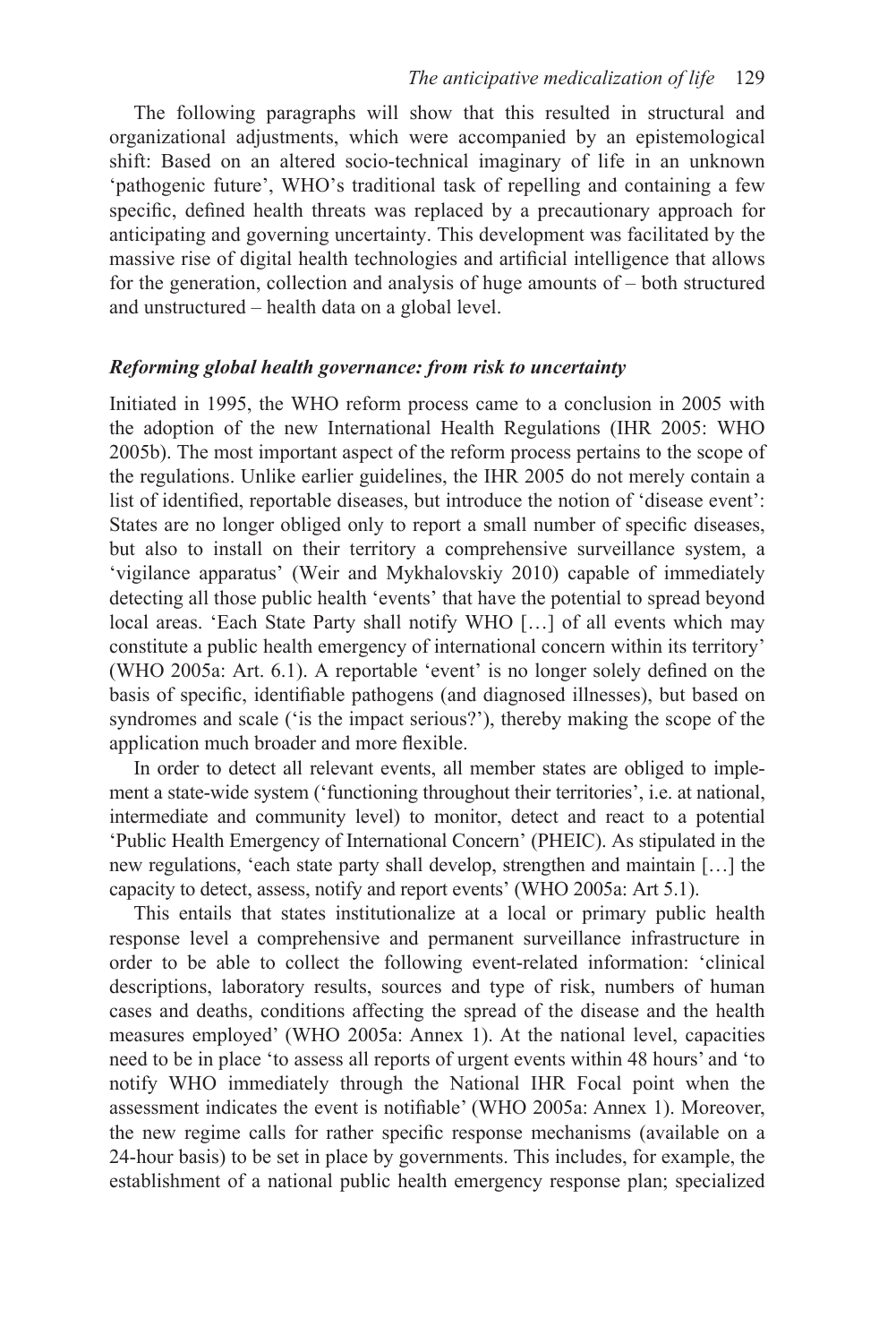multidisciplinary response teams; logistical, technical and personnel on-site assistance to local staff, laboratory facilities; and communication links between different levels and actors (Fidler 2005; Lakoff 2015).

The new regulations also strengthen the role of non-state actors – such as the media, humanitarian nongovernmental organizations, local medical workers, or activists – in disease reporting and they grant WHO more authority in declaring a PHEIC, even without prior consent by the affected state. This extension of epidemic information sourcing beyond traditional (national) public health authorities has been one of the most important changes in recent years: Today, more than 60 per cent of the initial outbreak reports come from unofficial or informal sources.

Recognizing implicitly the poor performance of formal surveillance systems (i.e. those based on traditional public health infrastructures), WHO has been broadening the data source base for global surveillance by incorporating informal sources of information such as: the mass media, electronic discussion groups, non-governmental and faith-based organizations.

(Calain 2007: 16; see also Davies *et al*. 2015)

Recent, unprecedented advances in the realms of digital health, information technology and artificial intelligence (AI) have fundamentally improved the necessary conditions for global surveillance and made the early detection of infectious diseases far more feasible. In addition to the increased use of electronic medical records, which collect individual health data in a digital form (instead of traditional paper-based records) and speed up the transmission and (if necessary) population-wide analysis of diagnostic results, there is now a number of digital, AI-based notification systems. Applications such as ProMed Mail, the Global Public Health Intelligence Network (GPHIN), Argus, GOARN, Health-Map and others contribute to what WHO calls 'epidemic intelligence' – i.e. the collection of vast amounts of structured and unstructured health-related data. Some of these primarily facilitate the development of a global epistemic community of epidemiologists and disease experts and help to collect and verify information about potential outbreaks. Others for example draw on artificial intelligence and machine learning to detect outbreak patterns: They systematically search and scan publicly available internet sources such as newspapers, radio and TV stations for a large number of disease-related key words to detect patterns that indicate suspicious disease events. The latter tools share two general characteristics: They account for both predefined and unspecified disease events and the occurrence of suspicious syndromes rather than only for known diseases and confirmed laboratory diagnostics; and they circumvent traditional hierarchical information processing of healthcare institutions by using a more network-centric approach based on the collection, analysis and filtering of internet big data, thereby allowing for near real-time disease surveillance.

The fate of Google's highly praised and ambitious Flu Trends project, however, is a cautionary tale against premature expectations: The algorithm-based application was built upon the assumption that non-ordinary health events such as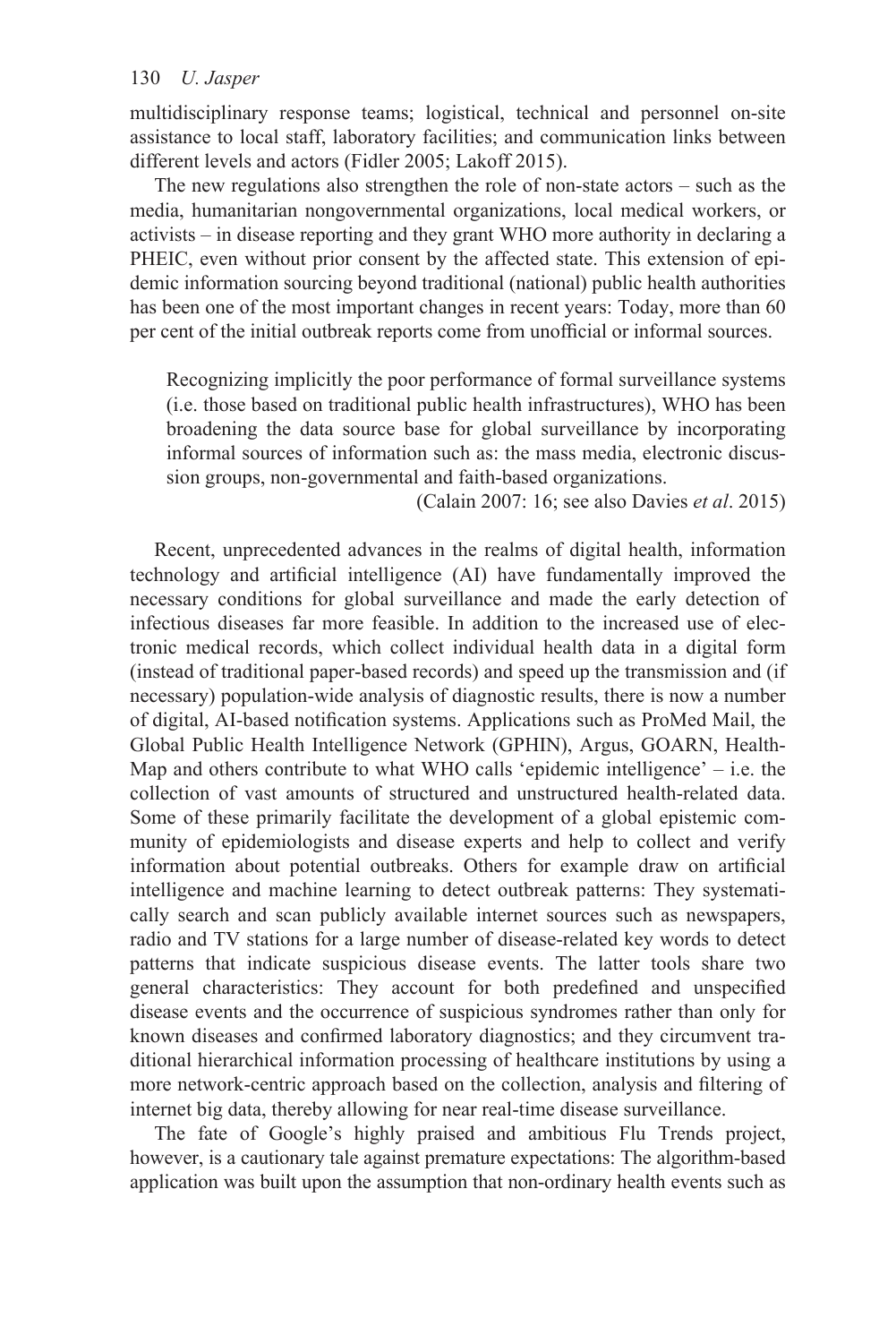a flu epidemic are likely to be reflected in people's internet search queries, as those who are affected would search for symptoms, GPs and pharmacies nearby, drugs and the like. Hence, if one could develop an algorithm that would detect increases in those disease-related google searches, one would be able to picture the unfolding disease. 'Unfortunately, Google Flu Trends faltered when it mattered the most, completely missing the onset in April 2009 of the H1N1 pandemic. The algorithm also ran into trouble later on in the pandemic' (Eisenstein 2018). While the algorithm was trained to account for seasonal variations, it did not foresee 'the human component' – i.e. how media coverage and the arising fear of a coming flu would significantly alter people's search behaviour. Moreover, cultural and language barriers often complicate the use of unstructured data, as Moran *et al*. (2016: 406) describe:

The simplest approach for extracting information from unstructured data, such as tweets, is the bag-of-words approach, in which the frequencies of certain words (or posts containing said words) are tallied. The downfall to this approach is its inability to infer context; the bag-of-words approach cannot tell 'That guy on the bus coughed all over me, and now I have a fever' from 'That concert gave me raging Bieber fever' ...

... a condition affecting predominantly teenage fans of the eponymous pop star.

# *The global politics of anticipative medicalization*

The new international health regulations were designed and implemented to enable 'real-time' detection of (unknown) disease outbreaks by establishing a global disease surveillance and response architecture. Yet the changes go beyond mere institutional adjustments and organizational reforms. Unlike traditional public health measures, which rely on the calculation and assessment of risks and risk factors based on scientific insights on disease etiology and transmission, the new apparatus also targets the unknown, the emergent. The EID concept

defines infectious disease as *emerging* and *emergent* – not incidentally, but *in essence*. What public health policy needs to mobilize against, the new microbiology argues, is no longer the singular disease with its specific etiology, but *emergence itself*, whatever form it takes, whenever and wherever it happens to actualize.

(Cooper 2008: 80 (emphasis in the original))

The search for outbreaks of known diseases has thus been replaced by the 'aim to recognize abnormal morbidity before knowing what type of morbidity it is, before identifying the disease or its causes' (Samimian-Darash 2013). Introducing the rather vague concept of 'event' was critical in this regard: The term subsumes outbreaks with known causes and those that are initially unexplainable.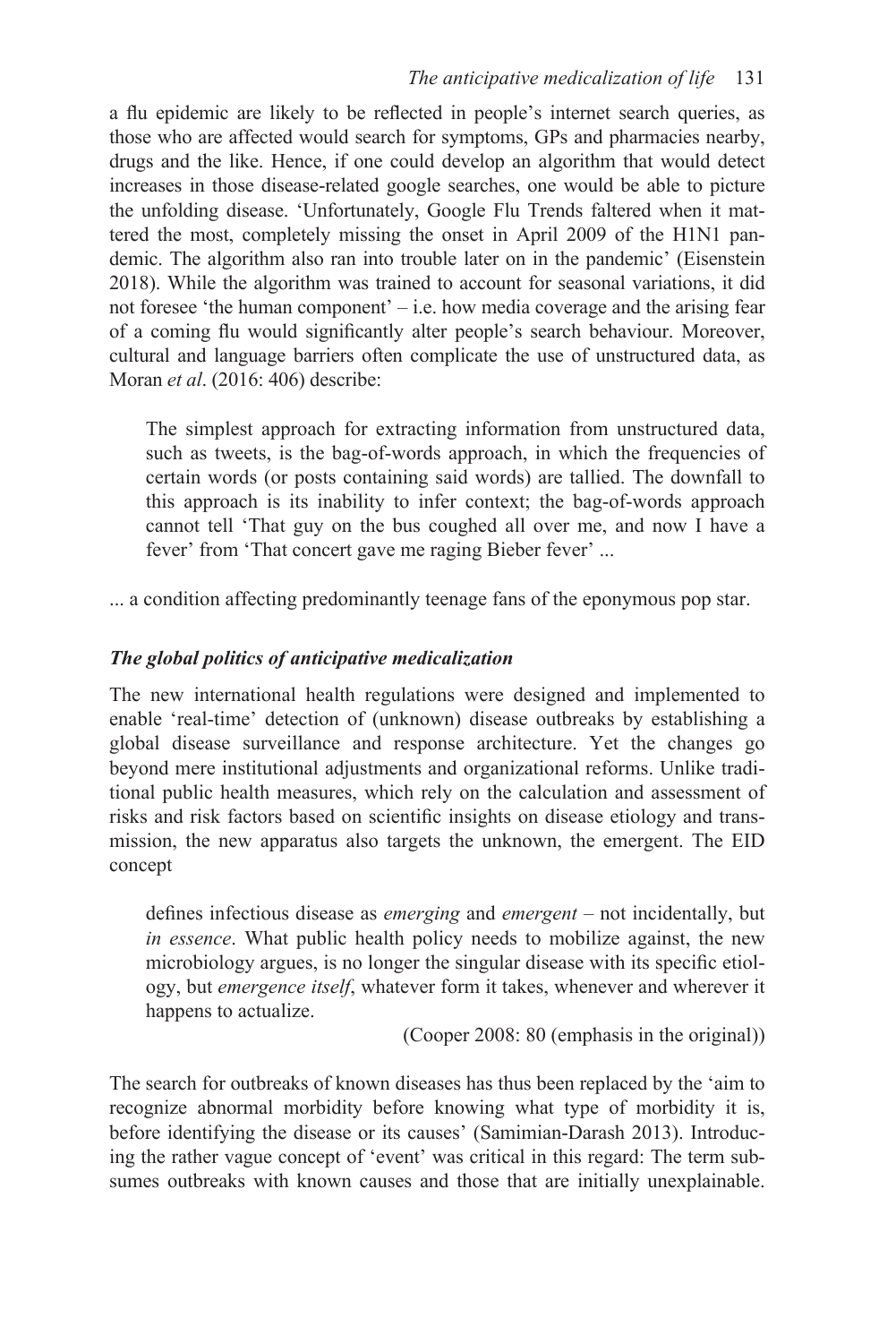This greatly extends the 'radar' of disease surveillance and decouples it from the search for the known.

As indicated, the traditional regime of disease control established in previous international health regulations was replaced by a precautionary 'governance of uncertainty' approach that allows to deal in 'real time' with the emergence of the previously unknown (Figuié 2014). This reflects a significant epistemological change, since it replaces calculations of risks and known disease threats by an emphasis of future uncertainty (with regard to the pathogenic cause and the characteristics of its emergence). Anticipative action is no longer only legitimated on the basis of known, specific threats, but also on the basis of what experts anticipate to potentially materialize. Even more so, it is the very anxiety of the unknown and the perception of a looming future emergency that provide the justification for the establishment of a new mechanism for governing global public health (and vital systems more broadly, as argued by Collier and Lakoff 2015; see also Lentzos and Rose 2009: 247). Ultimately, what we see in the realm of global health is thus the formation of a new 'socio-technical imaginary' (Jasanoff 2015): a publicly shared, institutionally anchored perception of future social life and social order in a world that is characterized by new and uncertain pathogenic developments. This imaginary enabled an 'anticipative medicalization' and justified the construction of a comprehensive global network of big data-driven diagnostic and surveillance technologies.

The reform of WHO's health regulations and institutional response structures has drawn praise from many observers. It was lauded for creating a more effective and efficient system of global health surveillance that better allows to govern the future in global health and to deal with the eventualities of newly emerging diseases (Fidler and Gostin 2006). Less attention has been paid, however, to how the new imaginary also impacts upon and co-constitutes the contemporary sociopolitical and medical order. For example, the significance of the concept of 'Emerging Infectious Disease' is more contested than one might assume. Some authors claim that it is primarily a concern for the western world, while the larger part of the global population suffers rather from a lack of or insufficient sanitary infrastructure, clean water, proper nutrition or from unsatisfactory access to essential medicines. Weir, for example, even asserts that the IHR regime is questionable from a global justice perspective, since the global health security apparatus

mainly acts to prevent the diseases of the poor people in the South from spreading to the North and laterally to other areas in the South. Bracketing off endemic diseases to construct the domain of global health security is a constitutive exclusion that violates the principles of cosmopolitanism and borderlessness.

(Weir 2015: 27)

The 'harvest of outbreak intelligence overseas is essentially geared to benefit the wealthy nations', as one writer puts it (Blouin Genest 2015; Calain 2007: 19; see also McInnes and Lee 2006).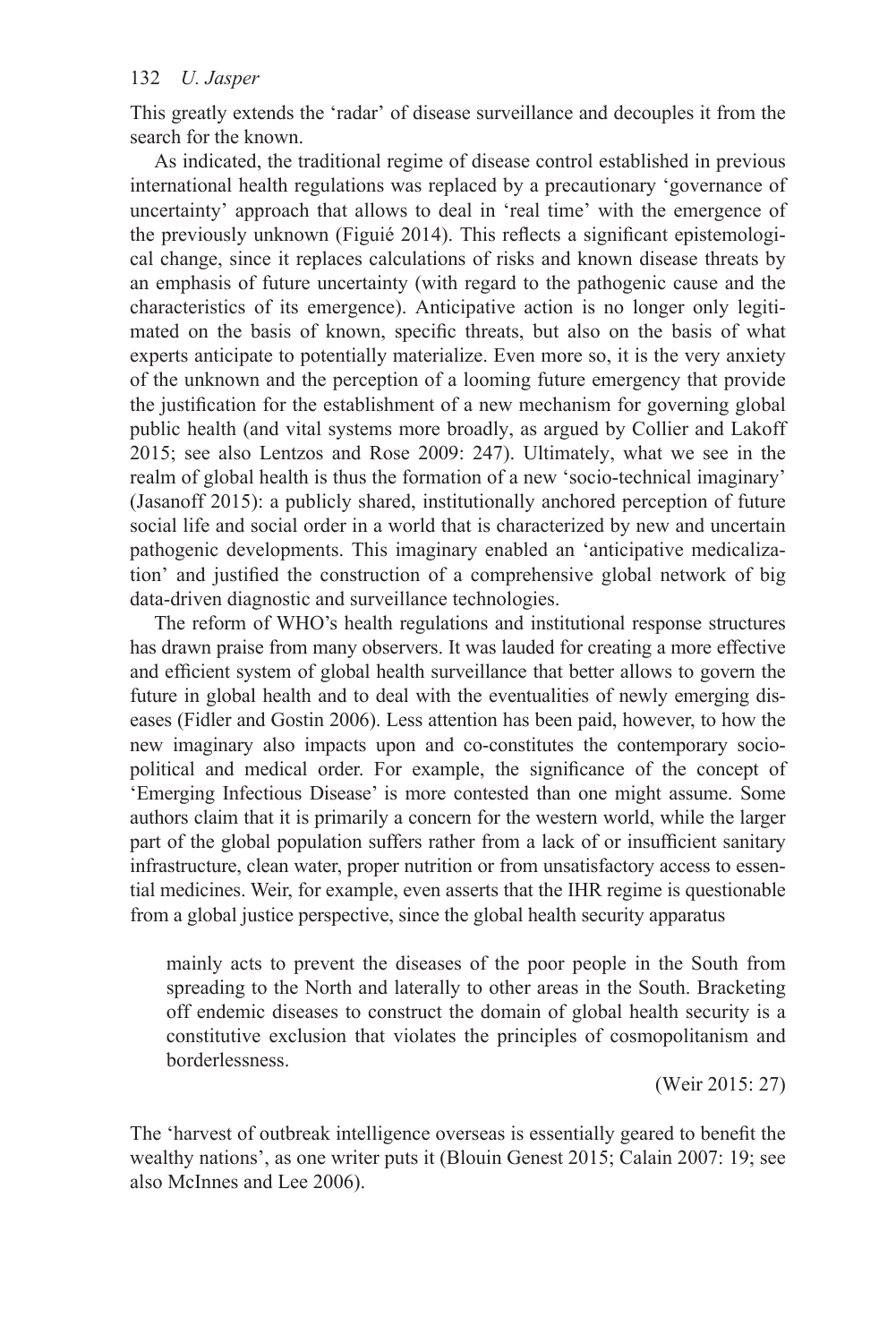The virus-sharing controversy between Indonesia and the WHO in 2006 sheds light on a related aspect of this conflict: During the avian (H5N1) influenza outbreak, the country refused to share virus samples with the WHO, complaining that the organization would pass the specimen on to the pharmaceutical industry which would then use it for developing, patenting and selling vaccines without making them also available to less affluent states. This radical move was heavily criticized by many policy-makers and scientists all over the globe and especially in industrialized states (but also backed by many low- and middleincome countries), since it

threw a sizeable spanner into the global pandemic preparedness machinery because Indonesia was, in many ways, at the 'forefront' of a possible H5N1 pandemic, reporting the highest numbers of human cases and deaths of H5N1 infection up to that point in time. Without access to the viruses circulating within Indonesia's territorial borders, it was no longer possible for the international public health community to acquire comprehensive surveillance data about how the virus was evolving, nor to develop stockpiles of up-to-date candidate vaccines based on the more virulent Indonesian virus strands.

(Elbe 2010: 479; see also Lakoff 2015)

Yet, Indonesia's complaint was not unfounded, other observers maintained. Even the WHO warned that global vaccine production levels were far from sufficient to secure global immunization in times of an influenza pandemic: 'The greatest problem is inadequate production capacity. Demand will unquestionably outstrip supply, particularly at the start of a pandemic' (WHO 2005a: 48). With most vaccine producers being located in the industrialized states of the world, it is easy to infer who would be left standing in case of a global health crisis. Granting all states equal access to the benefits of EID control is a fundamental concern in debates about global health justice.

Contestations of the current conceptualization of EID thus reflect broader struggles over health priorities and resource allocation between western industrialized states and the global South (Weir and Mykhalovskiy 2010: 57). In this vein, critics point to the social and economic causes of pandemics, which, they maintain, are disregarded under the IHR 2005 approach (Keil *et al*. 2011). Relatedly, it has been pointed out that the focus on emerging and reemerging diseases must not distract already scarce resources from longterm, horizontal investments in basic healthcare improvements and disease prevention measures in many states of the South (Calain 2007; Rushton 2011). It is in this spirit that the Director General of WHO, Tedros Adhanom Ghebreyesus, demands to increase efforts at achieving universal health coverage globally:

Universal health coverage and health emergencies are cousins – two sides of the same coin. Strengthening health systems is the best way to safeguard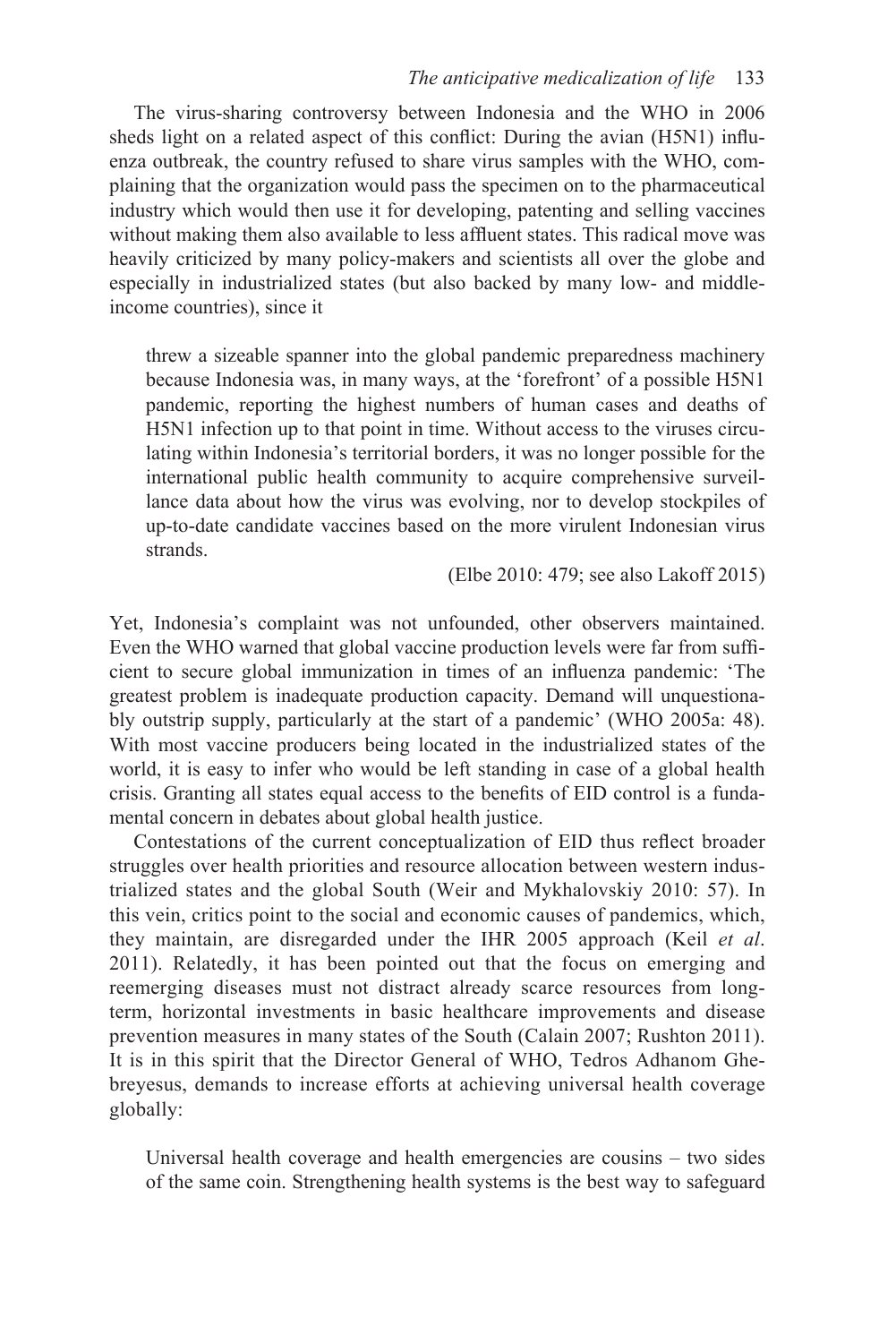against health crises. Outbreaks are inevitable, but epidemics are not. Strong health systems are our best defence to prevent disease outbreaks from becoming epidemics.

(Ghebreyesus 2017: 839)

Finally, even under the revised IHR and despite the massive advances in digital healthcare and AI, the early assessment of an event's coming pandemic potential remains fraught with uncertainties and intricate decision-making constraints, as the WHO's handling of the H1N1-pandemic in 2009 illustrates: The virus, which is usually only found in pigs, spread rapidly from residents of a Mexican village to the US, Canada and eventually across the globe, and soon prompted horror scenarios of the long-feared deadly pandemic. Triggered by the emergency management of WHO, which declared the outbreak a pandemic of the highest alert level, many wealthier states soon began to procure and store millions of doses of antiviral medication (e.g. 'Tamiflu'). Eventually, the epidemic turned out to be less severe than expected, leading to sharp criticism of the organization's decision-making (Davies and Youde 2015; Doshi 2011; Keil *et al*. 2011; Lakoff 2015).

This episode indicates that the anticipation of 'future health', i.e. the trajectory of emerging diseases is 'subjected not only to the epistemic uncertainties of predictive knowledge, but also to political and economic constraints and imperatives, local and international contexts, the individual experience of risk managers and the availability of control options' (Seetoh *et al*. 2012: 49) – and it is also subjected to decision-makers seeking to 'manage the risks of being wrong about risks' (Dunn Cavelty 2020). Governing the future, whether in health or other policy fields, is thus never merely a value-free, rational assessment of factual knowledge. Instrumental reasons, interests and policyagendas also come into play, when experts, politicians and decision-makers pick from and act upon a range of possible future health scenarios. Whether false alarms and inflated scares will lead to 'contagion exhaustion' (Osterholm 2013) and diminished alertness remains to be seen. Perhaps it is, to the contrary, even an essential feature of pandemic prophecies that they are always 'on the verge of happening', as Caduff writes: 'In the prophetic scene, people are constantly confronted with the never-quite-arriving point of the disease, a disease that remains on the horizon as a dark prospect' (Caduff 2015: 23).

# **Conclusion**

Because of the fragility and finitude of human life, the desire to envision and control our future health and physical integrity is perhaps particularly urgent and deep. The examples presented in this chapter suggest that we are currently witnessing an increasing anticipative medicalization of life: an expansion of diagnostic and surveillance technologies designed to facilitate the governing and management of imminent or future illnesses. This development is strongly interlinked with the rise of big data, digital technologies and AI in healthcare,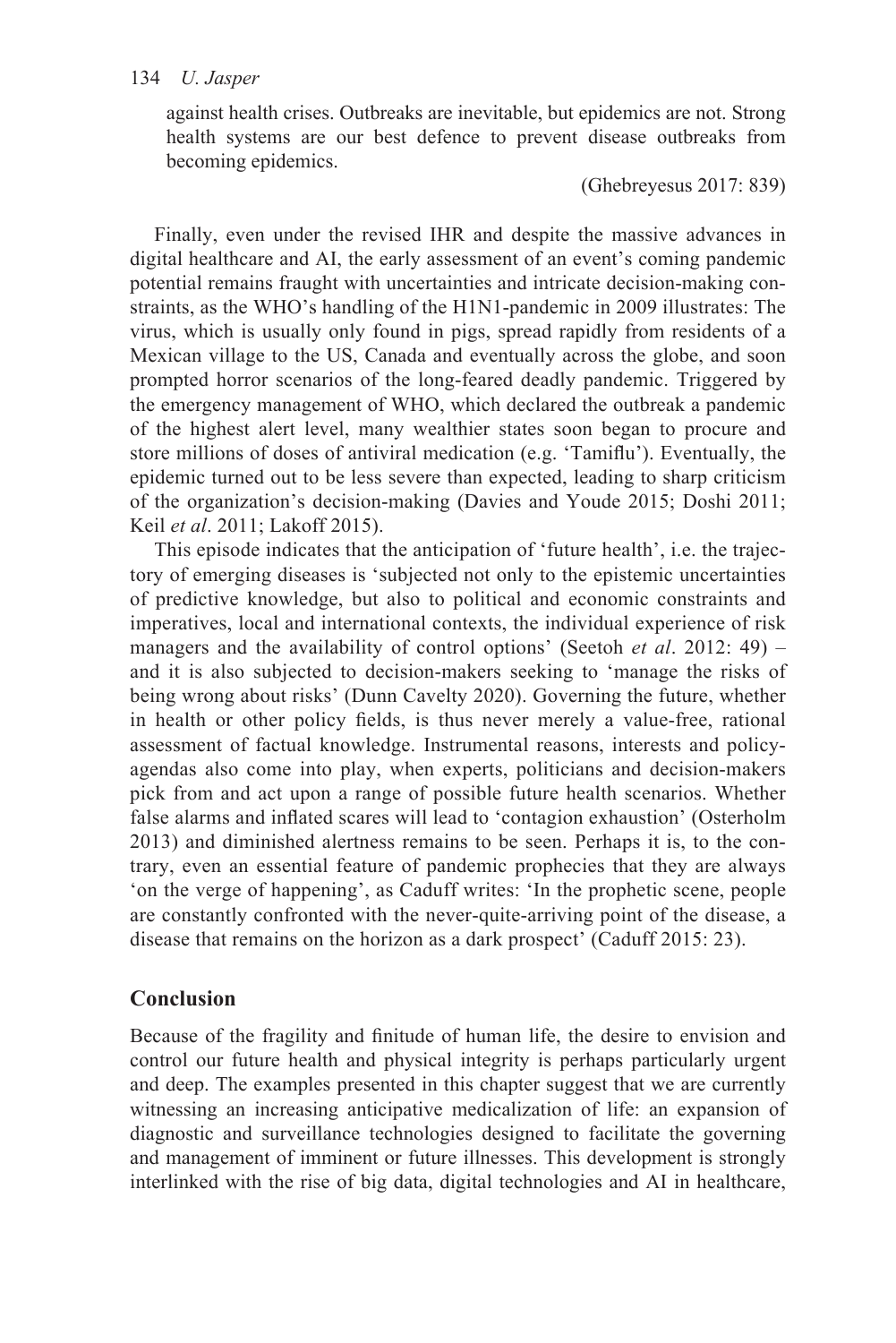which allow for the massive collection, processing and analysis of structured and unstructured health data on an individual as well as on a population-wide level.

With regard to personal health, the novel tools of testing and engineering have spurred a fundamentally new perception of genetic inheritance and genetic potentiality and have grown from a niche-tool to a standard application for clinical and lifestyle purposes in wealthy societies. Individuals are now increasingly encouraged and perhaps even impelled to find out their genetic health risks and to manage their bodies and reproductive choices accordingly and preventively. How the prediction and management of risks will play out in future biopolitics and whether this will lead to a manifest moral or economic imperative to behave like a 'good genetic citizen' is not yet readily visible. Likewise, many ethical questions remain regarding data ownership, security and access. Biotechnological progress has been so fast and far-reaching, though, that states' attempts to regulate and govern these new technologies as well as the societal discourse on their implications, are repeatedly outpaced.

On the global level, envisioning future health plays out differently, since research on the precise prediction of communicable disease outbreaks is still in an early stage. And yet, we can observe a similar trend towards data-driven anticipative medicalization: Facilitated by the unparalleled advances in digital health and AI and the vast increase in health data that is generated today, the lauded IHR-system of communicable disease surveillance helps to detect disease outbreaks of international concern in real-time. Arguably, the novel mechanisms that move the governing of uncertainty centre stage are not limited to the specific handling of certain diseases, but leave a strong imprint on the present global health order: As an analysis of the regulations shows, governing the potential future event is now as important as the management and mitigation of already existing challenges. The IHR 2005 reflect the assumption that it is not necessarily the long-known diseases that present the severest danger, but that the public must be equally protected from the 'unknown' and the 'newly emerging' that can happen anytime.

A specific vision of the future has thus become one of the crucial reference points for shaping current structures of global public health policy. The case of the health regulations exemplifies, how a new scientific imaginary of the future gained authority and consequently was applied to negotiate and establish a new order for the effective governance of global public health. But in global public health, too, many ethical questions remain: Who owns the health data – ranging from data collected through electronic medical records, diagnostic tests, clinical trials, wearables or mobile devices to environmental and geospatial data? How can we make sure that commercial business models do not preclude data use for public health purposes? How can we bridge the still existing digital divide? How can data misuse, privacy breaches and fraud be prevented? How can we reconcile the rights and interests of different stakeholders – for example of individuals, public health and state authorities, business companies? How can we guarantee that the benefits of the new technological advances are distributed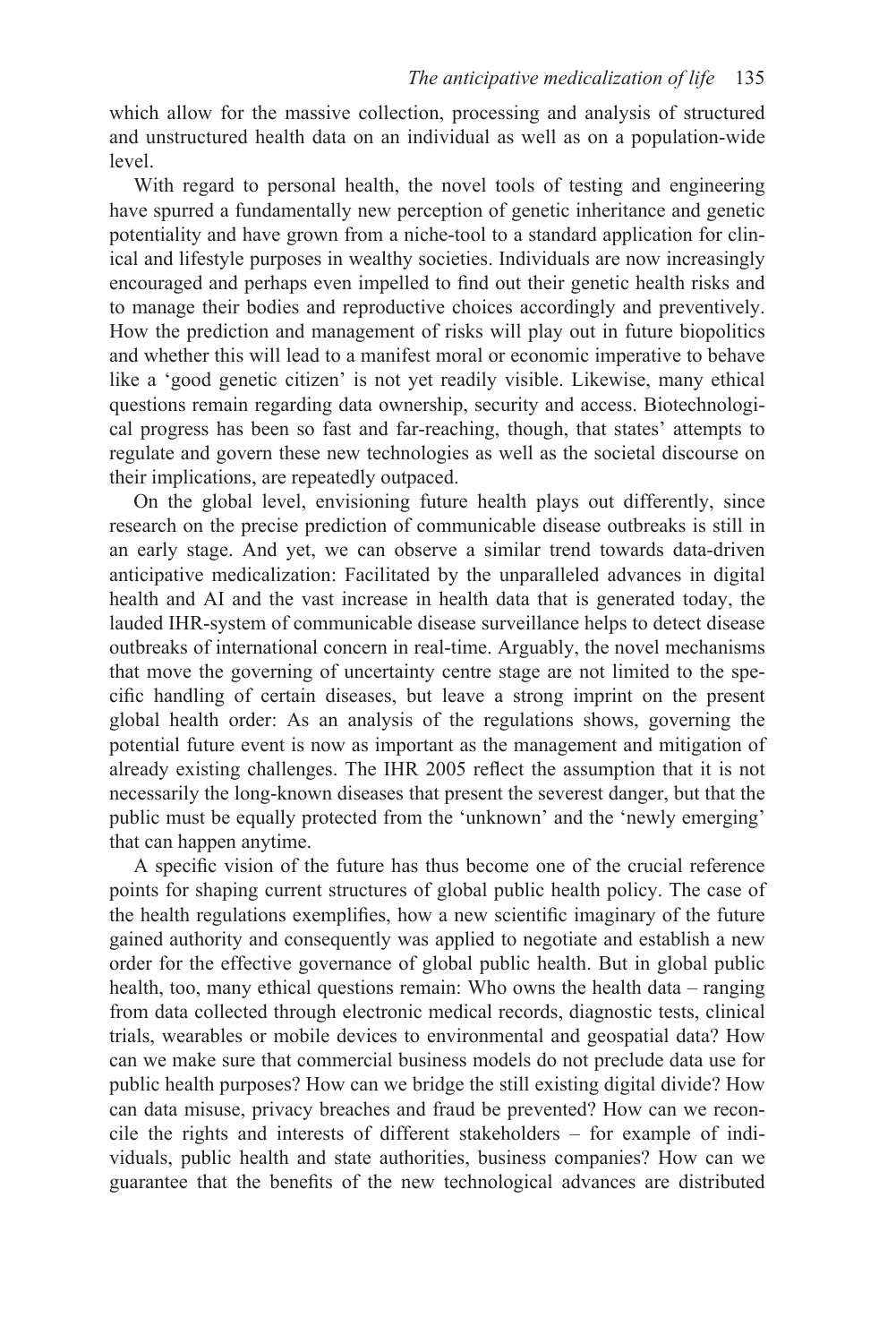equally across the globe? Since the current move towards big data, digitalization and AI happens at such fast speed, many states lack the capacities and the expertise to develop needed regulatory frameworks. Global efforts will thus be needed to make sure that the technologies to govern the emerging 'health future' are implemented responsibly.

Even though the mechanisms and procedures at the individual and the global level diverge, they seem to be driven by a larger, unifying imaginary that appears characteristic for our dealings with life in the twenty-first century: a growing desire to anticipate and reign over our future health by augmenting the scope, functionality and applicability of biotechnological tools and practices of predictive diagnostics and surveillance.

# **Notes**

- [1](#page--1-0) Work on this chapter was completed before the emergence of Covid-19.
- [2](#page--1-0) Conrad and Waggoner introduced the term 'anticipatory medicalization', but their usage differs from the one I suggest here: They are primarily concerned with the broadening of medical conditions and their underlying definitions which lead to an increase in the number of patients being diagnosed and treated for a specific disorder, while I address the expansion of predictive and surveillance techniques for covering future health eventualities (Conrad and Waggoner 2017). Elbe, on the other hand, uses the term 'medicalization' (of insecurity) to describe how medical reason is increasingly applied to issues of international and global security (Elbe 2012).
- [3](#page--1-0) While this chapter focuses on genetic testing and diagnostics in individual health, the turn towards prediction of individual disease risks is not limited to this realm. There are now abundant examples that indicate the potential of predictive tools if they are combined with the large amounts of regularly collected population-wide medical data. For instance, in Israel – a pioneer in the application of digital technologies in healthcare – large-scale 'predictive data mining' based on algorithms is already used by health insurance companies to search for and identify disease patterns and risk distributions among groups or to individualize and specify therapeutic interventions to single patients based, for instance, on calculated risks due to secondary conditions (Balicer and Afek 2017). The combination of large amounts of data and predictive algorithms enables insurers to specifically predict the risk of individual applicants and to design more precise risk classification (and payment schemes) systems for the insured. At the same time such tools allow to incentivize 'good behaviour' (and penalize unhealthy lifestyles) based on calculated preconditions and risks of falling ill.
- [4](#page--1-0) Why these pandemic prophecies became particularly appealing and authoritative in the US context goes beyond the confines of this chapter. Caduff makes a convincing argument, though, that notions of a looming existential threat are deeply anchored in a long tradition of apocalyptic thought that remains present in the American history of ideas (Caduff 2015: 5).

# **References**

Aaltola, M. (2012) *Understanding the Politics of Pandemic Scares: An Introduction to Global Politosomatics*, London and New York: Routledge.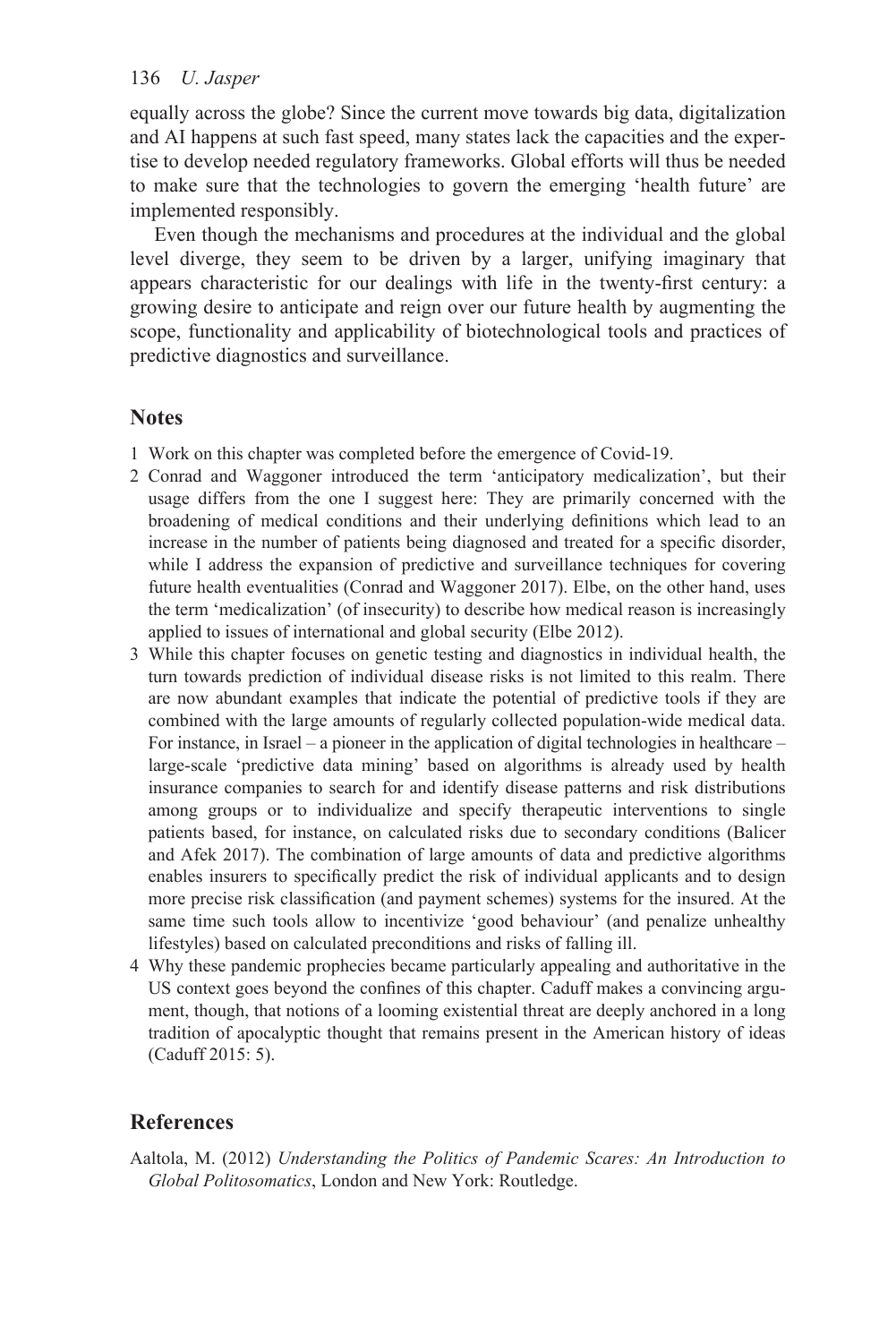- Akabayashi, A. (ed.) (2014) *The Future of Bioethics: International Dialogues*, Oxford: OUP.
- Aldis, W. (2008) 'Health Security as a Public Health Concept: A Critical Analysis', *Health Policy and Planning* 23(6): 369–75.
- Balicer, R. D. and Afek, A. (2017) 'Digital Health Nation: Israel's Global Big Data Innovation Hub', *The Lancet* 389(10088): 2451–3.
- Beck, U. (1986) *Risikogesellschaft: Auf dem Weg in eine andere Moderne*, Frankfurt am Main: Suhrkamp.
- Blouin Genest, G. (2015) 'World Health Organization and Disease Surveillance: Jeopardizing Global Public Health?', *Health* 19(6): 595–614.
- Braun, B. (2007) 'Biopolitics and the Molecularization of Life', *Cultural Geographies*  14(1): 6–28.
- Caduff, C. (2014) 'On the Verge of Death: Visions of Biological Vulnerability', *Annual Review of Anthropology* 43: 105–21.
- Caduff, C. (2015) *The Pandemic Perhaps: Dramatic Events in a Public Culture of Danger*, Oakland: University of California Press.
- Calain, P. (2007) 'From the Field Side of the Binoculars: A Different View on Global Public Health Surveillance', *Health Policy and Planning* 22(1): 13–20.
- Clarke, A. E., Shim, J. K., Mamo, L., Fosket, J. R. and Fishman, J. R. (2003) 'Biomedicalization: Technoscientific Transformations of Health, Illness, and US Biomedicine', *American Sociological Review* 68: 161–94.
- Collier, S. J. and Lakoff, A. (2015) 'Vital Systems Security: Reflexive Biopolitics and the Government of Emergency', *Theory, Culture and Society* 32(2): 19–51.
- Conrad, P. (2008) *The Medicalization of Society: On the Transformation of Human Conditions into Treatable Disorders*, Baltimore: Johns Hopkins University Press.
- Conrad, P. and Waggoner, M. (2017) 'Anticipatory Medicalization', in M. Bondio Gadebusch, F. Sporing and J.-S. Gordon (eds) *Medical Ethics, Prediction, and Prognosis: Interdisciplinary Perspectives*, London: Routledge, 95–103.
- Cooper, M. (2008) *Life as Surplus: Biotechnology and Capitalism in the Neoliberal Era*, Seattle: University of Washington Press.
- Davies, S. E. and Youde, J. R. (eds) (2015) *The Politics of Surveillance and Response to Disease Outbreaks: The New Frontier for States and Non-State Actors*, Farnham: Ashgate.
- Davies, S. E., Kamradt-Scott, A. and Rushton, S. (2015) *Disease Diplomacy: International Norms and Global Health Security*, Baltimore: Johns Hopkins University Press.
- Davis, J. E. (2006) 'How Medicalization Lost Its Way', *Society* 43(6): 51–6.
- Doshi, P. (2011) 'The Elusive Definition of Pandemic Influenza', *Bulletin of the World Health Organization* 89(7): 532–8.
- Dunn Cavelty, M. (2020) 'From Predicting to Forecasting: Uncertainties, Scenarios and their (Un)Intended Side Effects', in A. Wenger, U. Jasper and M. Dunn Cavelty (eds) *Probing and Governing the Future: The Politics and Science of Prevision*, London and New York: Routledge, 89–103.
- Eisenstein, M. (2018) 'Infection Forecasts Powered by Big Data', *Nature* 555(7695): 2–4.
- Elbe, S. (2010) 'Haggling over Viruses: The Downside Risks of Securitizing Infectious Disease', *Health Policy and Planning* 25(6): 476–85.
- Elbe, S. (2012) 'Bodies as Battlefields: Toward the Medicalization of Insecurity', *International Political Sociology* 6(3): 320–2.
- Elshtain, J. B. (2005) 'The Body and the Quest for Control', in H. W. Baillie and T. K. Casey (eds) *Is Human Nature Obsolete? Genetics, Bioengineering, and the Future of the Human Condition*, Cambridge, MA: MIT Press, 155–75.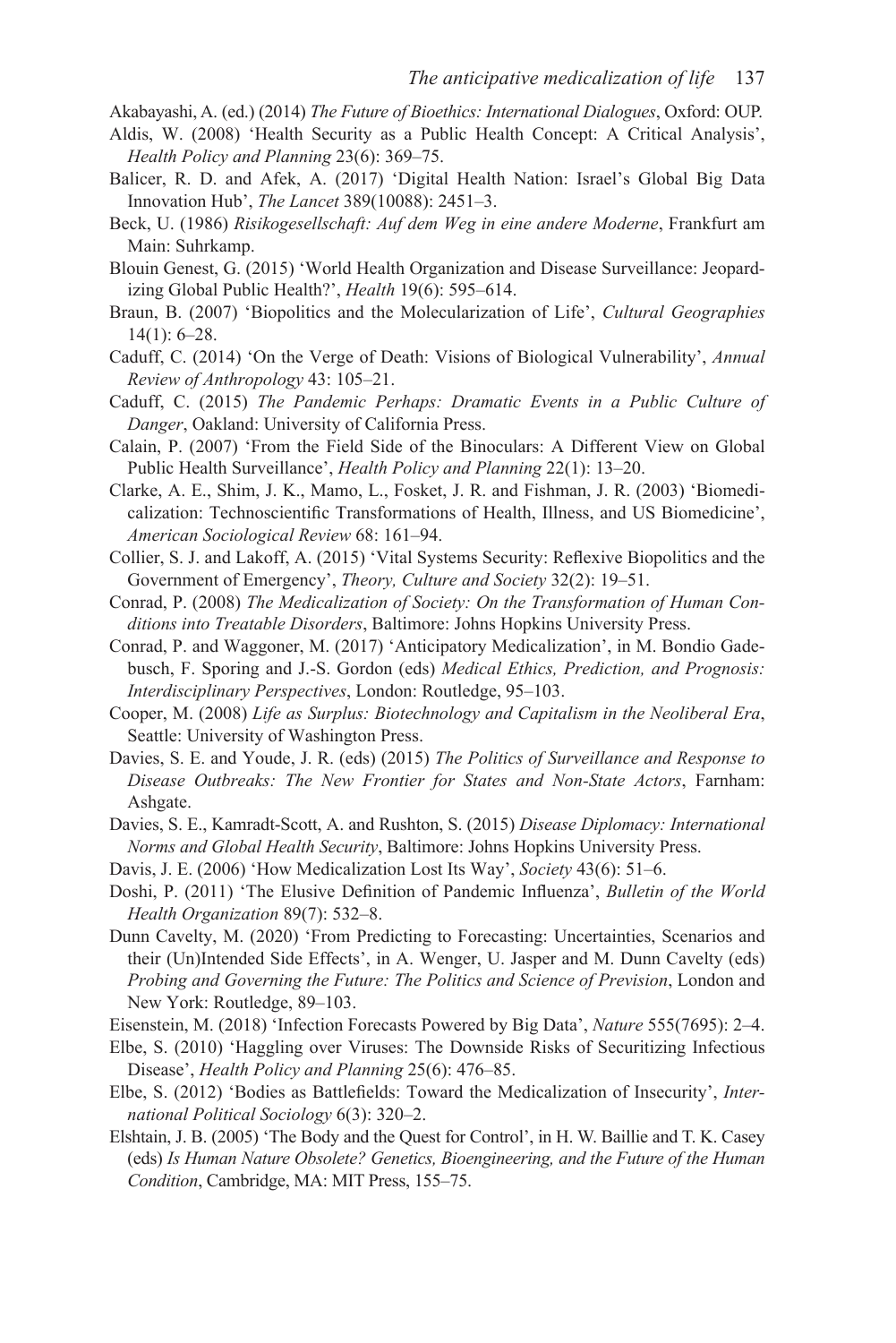Enemark, C. (2009) 'Is Pandemic Flu a Security Threat?', *Survival* 51(1): 191–214.

- Falkenrath, R. A., Newman, R. D. and Thayer, B. A. (1998) *America's Achilles' Heel: Nuclear, Biological, and Chemical Terrorism and Covert Attack*, Cambridge, MA: MIT Press.
- Feuerstein, G. and Kollek, R. (2001) 'Vom genetischen Wissen zum sozialen Risiko: Gendiagnostik als Instrument der Biopolitik', *Aus Politik und Zeitgeschichte. Beilage zur Wochenzeitung'Das Parlament'* 27(01): 26–33.
- Fidler, D. P. (2005) 'From International Sanitary Conventions to Global Health Security: The New International Health Regulations', *Chinese Journal of International Law*  4(2): 325–92.
- Fidler, D. P. and Gostin, L. O. (2006) 'The New International Health Regulations: An Historic Development for International Law and Public Health', *The Journal of Law, Medicine and Ethics* 34(1): 85–94.
- Figuié, M. (2014) 'Towards a Global Governance of Risks: International Health Organisations and the Surveillance of Emerging Infectious Diseases', *Journal Of Risk Research* 17(4): 469–83.
- Flahault, A., Geissbuhler, A., Guessous, I., Guérin, P., Bolon, I., Salathé, M. and Escher, G. (2017) 'Precision Global Health in the Digital Age', *Swiss Medical Weekly* 147: 1–5
- Foucault, M. (2003) 'Die Geburt der Sozialmedizin (Vortrag)', in D. Defert and F. Ewald (eds) *Michel Foucault: Schriften in vier Bänden, Dits et Ecrits*, Frankfurt am Main: Suhrkamp, 272–98.
- Garrett, L. (1995) *The Coming Plague: Newly Emerging Diseases in a World out of Balance*, Eleventh printing, New York: Farrar.
- Garrett, L. (2005) 'The Next Pandemic?', *Foreign Affairs* 84(4): 3–23.
- Ghebreyesus, T. A. (2017) 'All Roads Lead to Universal Health Coverage', *The Lancet Global Health* 5(9): e839–e840.
- Habermas, J. (2002) *Die Zukunft der menschlichen Natur: Auf dem Weg zu einer liberalen Eugenik?*, 4th expanded ed., Frankfurt am Main: Suhrkamp.
- Hacking, I. (1990) *The Taming of Chance*, Reprinted ed., Cambridge: Cambridge University Press.
- Heymann, D. L. and West, A. (2014) 'Threats to Health and Economic Security', in S. Rushton and J. Youde (eds) *Routledge Handbook of Global Health Security*, Milton Park: Routledge, 92–104.
- Hilgenfeld, R. and Peiris, M. (2013) 'From SARS to MERS: 10 Years of Research on Highly Pathogenic Human Coronaviruses', *Antiviral Research* 100(1): 286–95.
- Holmes, E. C., Rambaut, A. and Andersen, K. G. (2018) 'Pandemics: Spend on Surveillance, not Prediction', *Nature Publishing Group*, 7 June. Online. Available: [www.](www.nature.com)  [nature.com/articles/d41586-018-05373-w \(](www.nature.com)accessed 30 July 2019).
- Jasanoff, S. (2015) 'Future Imperfect: Science, Technology, and the Imaginations of Modernity', in S. Jasanoff and S.-H. Kim (eds) *Dreamscapes of Modernity: Sociotechnical Imaginaries and the Fabrication of Power*, Chicago: University of Chicago Press, 1–33.
- Jolie, A. (2013) 'My Medical Choice', *The New York Times*, 14 May. Online. Available: [www.nytimes.com/2013/05/14/opinion/my-medical-choice.html](www.nytimes.com) (accessed 30 July 2019).
- Kamenova, K., Reshef, A. and Caulfield, T. (2014) 'Angelina Jolie's Faulty Gene: Newspaper Coverage of a Celebrity's Preventive Bilateral Mastectomy in Canada, the United States, and the United Kingdom', *Genetics in Medicine* 16(7): 522–8.
- Katsanis, S. H. and Katsanis, N. (2013) 'Molecular Genetic Testing and the Future of Clinical Genomics', *Nature Reviews Genetics* 14(6): 415–26.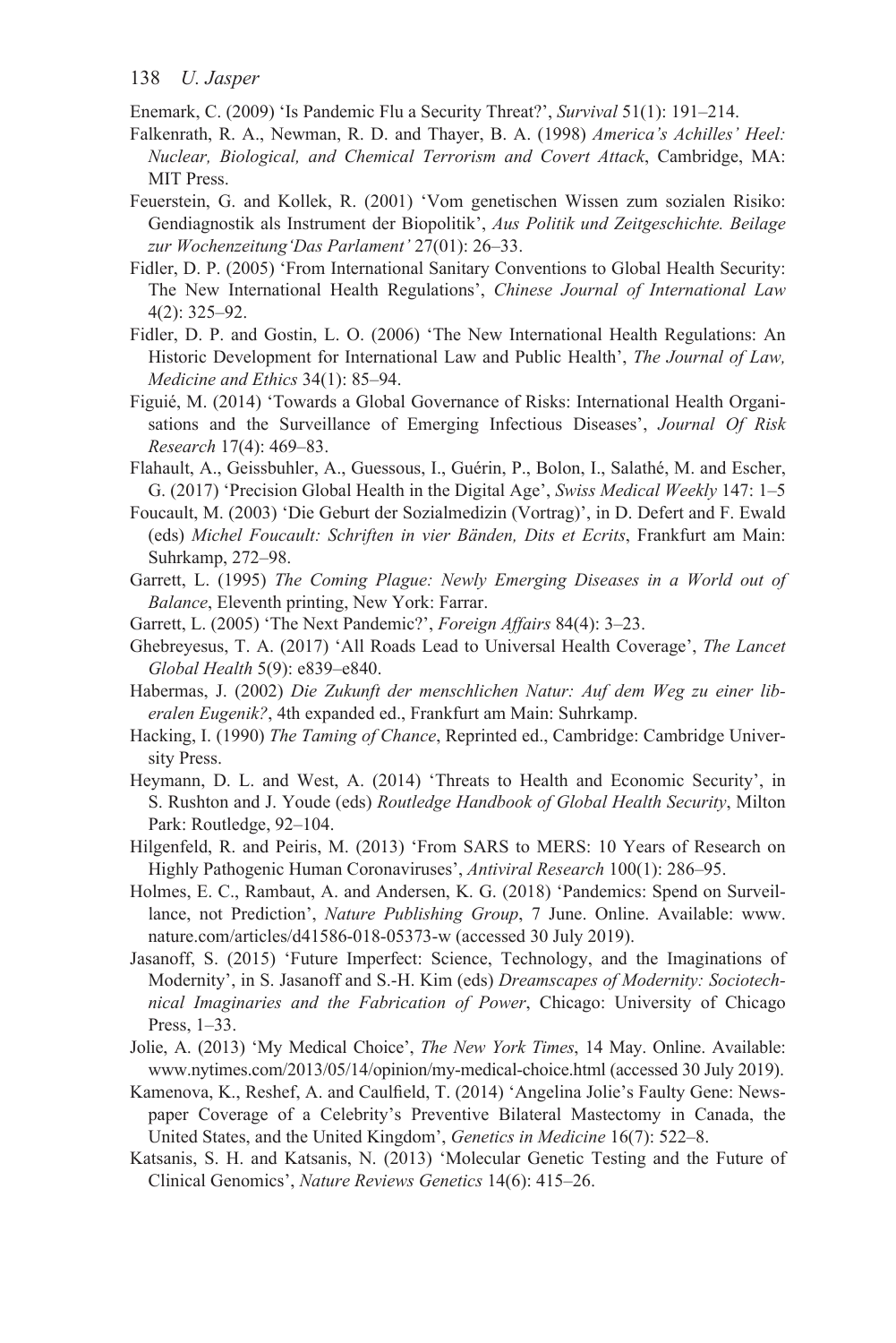- Keck, M. E. and Sikkink, K. (1998) *Activists Beyond Borders: Advocacy Networks in International Politics*, Ithaca, NY: Cornell University Press.
- Keil, U., Schönhöfer, P. and Spelsberg, A. (2011) 'The Invention of the Swine-Flu Pandemic', *European Journal of Epidemiology* 26(3): 187–90.
- King, N. B. (2002) 'Security, Disease, Commerce: Ideologies of Postcolonial Global Health', *Social Studies of Science* 32(5–6): 763–89.
- King, N. B. (2004) 'The Scale Politics of Emerging Diseases', *Osiris* 19: 62–76.
- King, N. B. (2015) 'Mediating Panic: The Iconography of "New" Infectious Threats, 1936–2009', in R. Peckham (ed.) *Empires of Panic: Epidemics and Colonial Anxieties*, Hong Kong: Hong Kong University Press, 181–208.
- Krause, K. and Williams, M. C. (eds) (1997) *Critical Security Studies: Concepts and Cases*, London: Routledge.
- Lakoff, A. (2015) 'Global Health Security and the Pathogenic Imaginary', in S. Jasanoff and S. H. Kim (eds) *Dreamscapes of Modernity: Sociotechnical Imaginaries and the Fabrication of Power*, Chicago: University of Chicago Press, 300–20.
- Lederberg, J., Shope, R. E. and Oaks Jr, S. C. (1992) *Emerging Infections: Microbial Threats to Health in the United States*, Washington, D.C.: National Academies Press.
- Lentzos, F. and Rose, N. (2009) 'Governing Insecurity: Contingency Planning, Protection, Resilience', *Economy and Society* 38(2): 230–54.
- Mayer, J. D. (2000) 'Geography, Ecology and Emerging Infectious Diseases', *Social Science and Medicine* 50(7): 937–52.
- McInnes, C. and Lee, K. (2006) 'Health, Security and Foreign Policy', *Review of International Studies* 32(01): 5–23.
- McInnes, C., Kamradt-Scott, A., Lee, K., Roemer-Mahler, A., Rushton, S. and Williams, O. D. (2014) 'Pandemic Influenza', in C. McInnes *et al*. (eds) *The Transformation of Global Health Governance*, Basingstoke: Palgrave Macmillan, 41–58.
- Mintrom, M. and Vergari, S. (1996) 'Advocacy Coalitions, Policy Entrepreneurs, and Policy Change', *Policy Studies Journal* 24(3): 420–34.
- Moran, K. R., Fairchild, G., Generous, N., Hickmann, K., Osthus, D., Priedhorsky, R., Hyman, J. and Del Valle, S. Y. (2016) 'Epidemic Forecasting is Messier than Weather Forecasting: The Role of Human Behavior and Internet Data Streams in Epidemic Forecast', *Journal of Infectious Diseases* 214(4): 404–8.
- Morens, D. M. and Fauci, A. S. (2013) 'Emerging Infectious Diseases: Threats to Human Health and Global Stability', *PLoS Pathog* 9(7): e1003467.
- Morse, S. S. (2012) 'Public Health Surveillance and Infectious Disease Detection', *Biosecurity and Bioterrorism: Biodefense Strategy, Practice, and Science* 10(1): 6–16.
- Morse, S. S., Mazet, J. A. K., Woolhouse, M., Parrish, C. R., Carroll, D., Karesh, W. B., Zambrana-Torrelio, C., Lipkin, I. and Daszak, P. (2012) 'Prediction and Prevention of the Next Pandemic Zoonosis', *The Lancet* 380(9857): 1956–65.
- NCBI (National Center for Biotechnology Information) (2018) 'Genetic Testing Registry', *National Center for Biotechnology Information Search Database.* Online. Available[: www.ncbi.nlm.nih.gov/gtr \(](www.ncbi.nlm.nih.gov)accessed 30 July 2019).
- Neumann, G. and Kawaoka, Y. (2019) 'Predicting the Next Influenza Pandemics', *The Journal of Infectious Diseases* 219(1): 14–20.
- Nill, A., Laczniak, G. and Thistle, P. (2017) 'The Use of Genetic Testing Information in the Insurance Industry: An Ethical and Societal Analysis of Public Policy Options', *Journal of Business Ethics* 156(1): 105–21.
- Nye, R. A. (2003) 'The Evolution of the Concept of Medicalization in the Late Twentieth Century', *Journal of the History of the Behavioral Sciences* 39(2): 115–29.